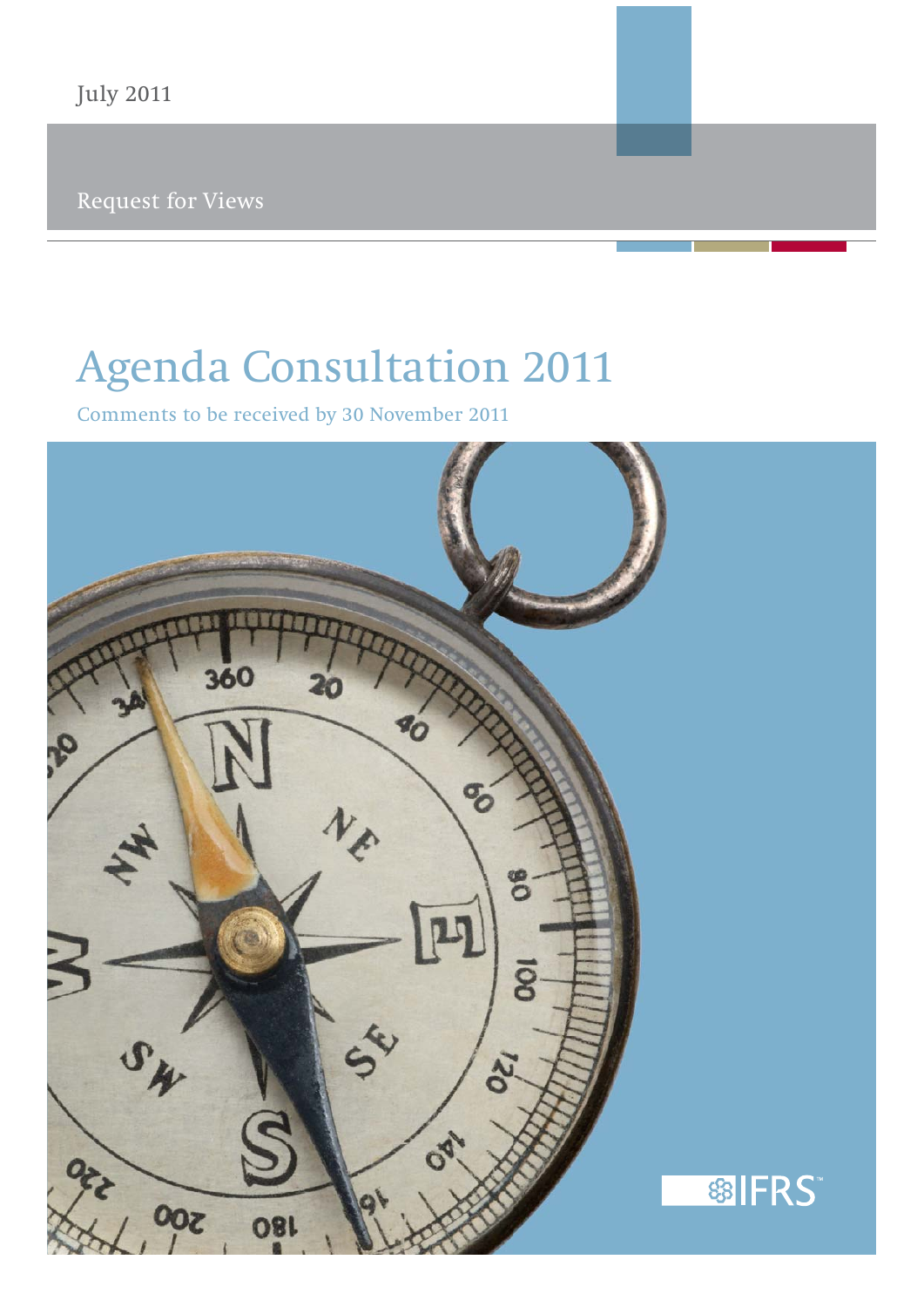AGENDA CONSULTATION | JULY 2011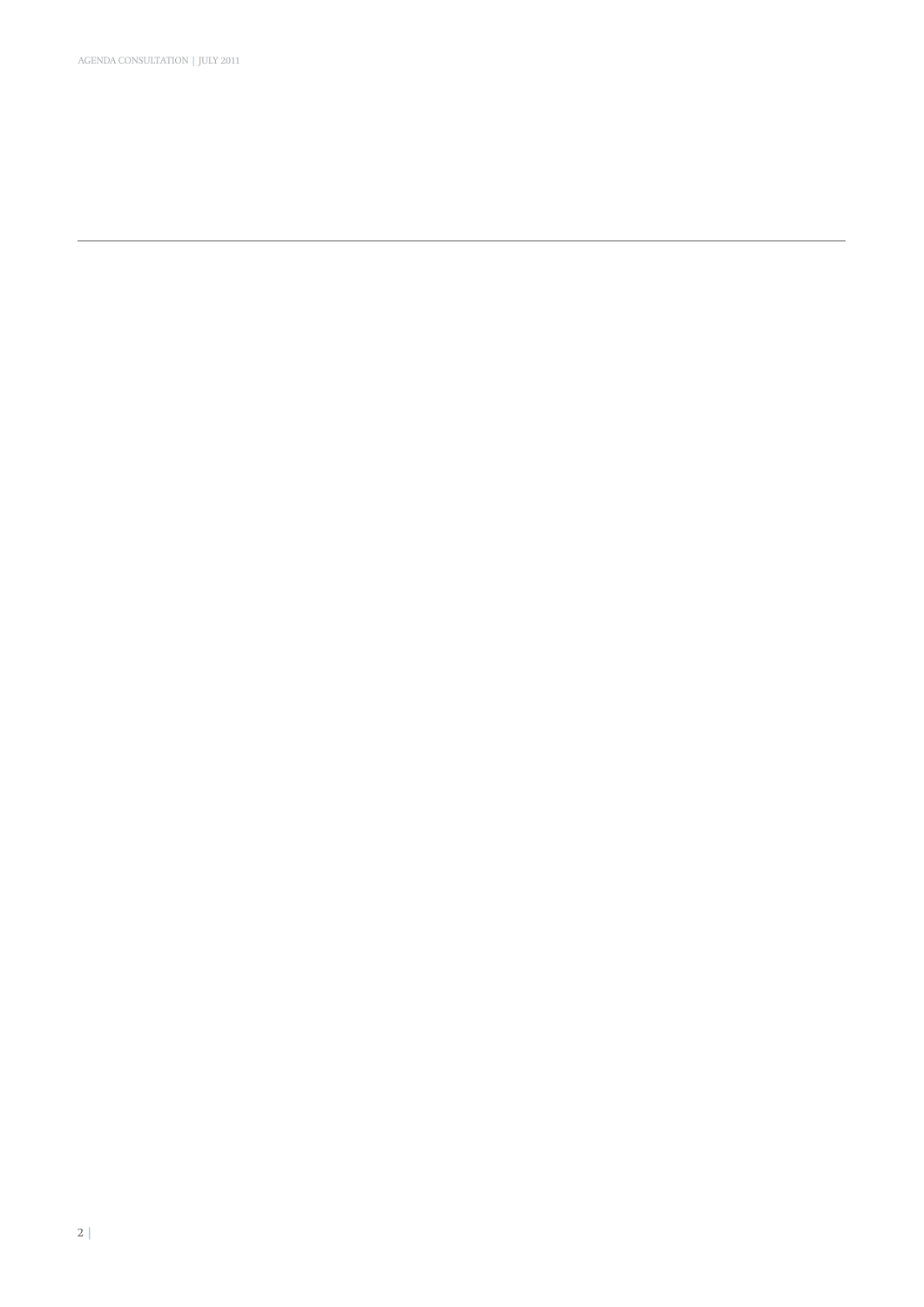## Letter from Hans Hoogervorst, Chairman of the IASB

This first formal agenda consultation comes at an important **point in time. After a decade of work, IFRSs have become the undisputed international financial reporting language. As the IFRS community continues to grow, it is also becoming more**  diverse; financial markets are gaining in complexity and new aspects of financial reporting such as electronic filing are **becoming more important.** 



I see this agenda consultation as a great opportunity to discuss 'what next?' openly with all those interested in and affected by financial reporting. What do you think should be our broad strategic direction in setting our work plan and to which projects and areas of financial reporting should we give priority when allocating the limited time and resources available?

Understanding your priorities and needs will help us to create a work plan that reflects the diverse needs of our global stakeholder base. In the past ten years, preparers and users of financial statements have already had to deal with a great number of changes and we are aware that many may want a stable platform before further substantial projects are undertaken.

This agenda consultation asks deliberately open-ended questions in order to seek broad input. I urge all those that are directly and indirectly affected by financial reporting to get involved.

Your comments will contribute to shaping financial reporting for the future and help us to build on what has been a decade of remarkable success.

Yours faithfully,

**Hans Hoogervorst**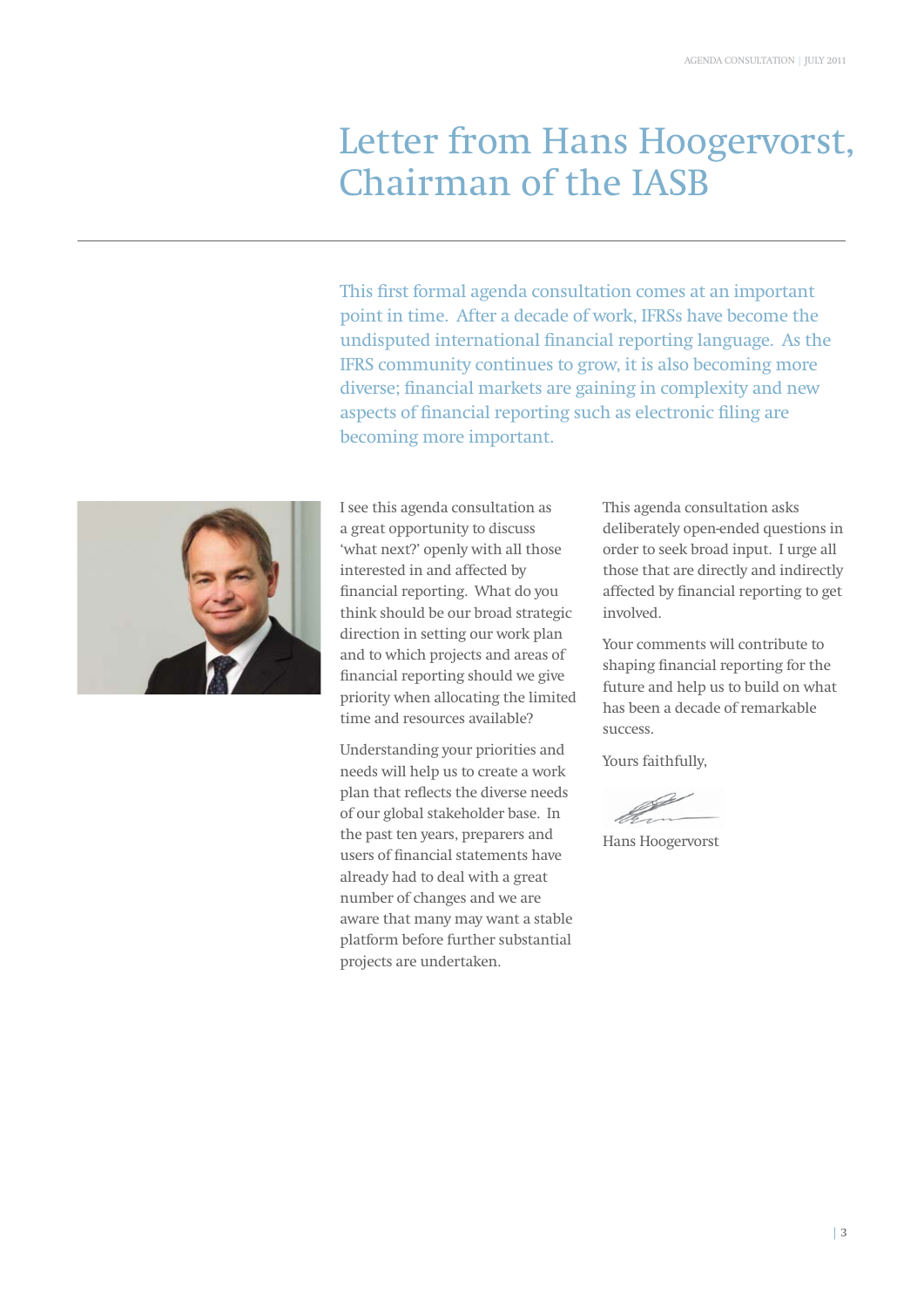AGENDA CONSULTATION | JULY 2011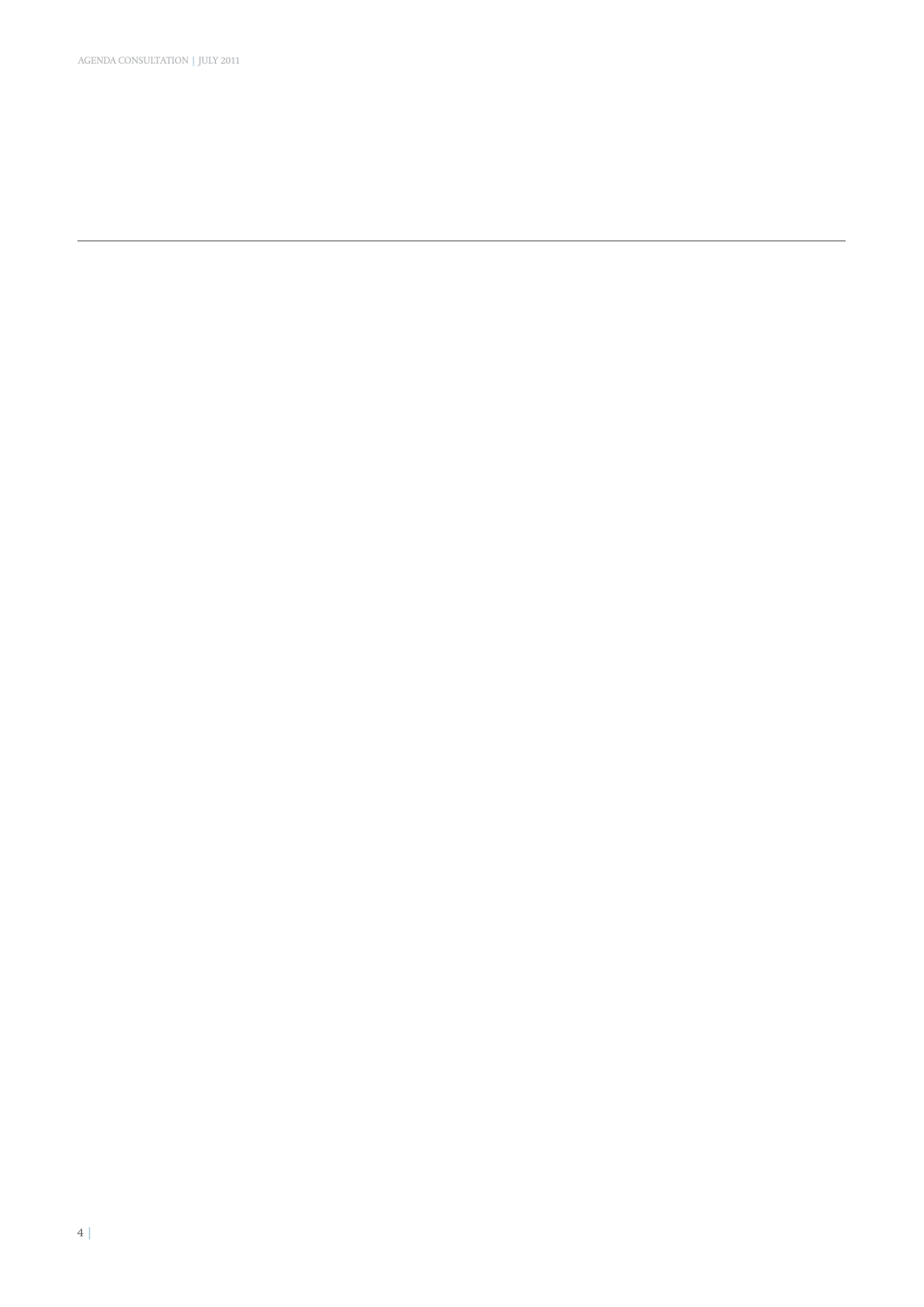# Agenda Consultation 2011

## **Contents**

| Background and objective of the agenda consultation                                             | 6              |
|-------------------------------------------------------------------------------------------------|----------------|
| The agenda consultation and the IASB's agenda-setting process, in context                       | $\overline{7}$ |
| The overall strategic direction and balance of the agenda $-$ the IASB's tentative view         | 8              |
| Developing financial reporting                                                                  | 10             |
| Maintaining existing IFRSs                                                                      | 11             |
| Understanding financial reporting needs                                                         | 12             |
| Achieving balance                                                                               | 15             |
| Next steps                                                                                      | 16             |
| How to provide input                                                                            | 16             |
| Time line of the 2011 agenda consultation                                                       | 16             |
| Appendix A: IFRS Foundation objectives and IASB agenda criteria                                 | 17             |
| Appendix B: Advice from the IFRS Advisory Council                                               | 19             |
| Appendix C: Projects previously added to the agenda but deferred and new<br>project suggestions | 20             |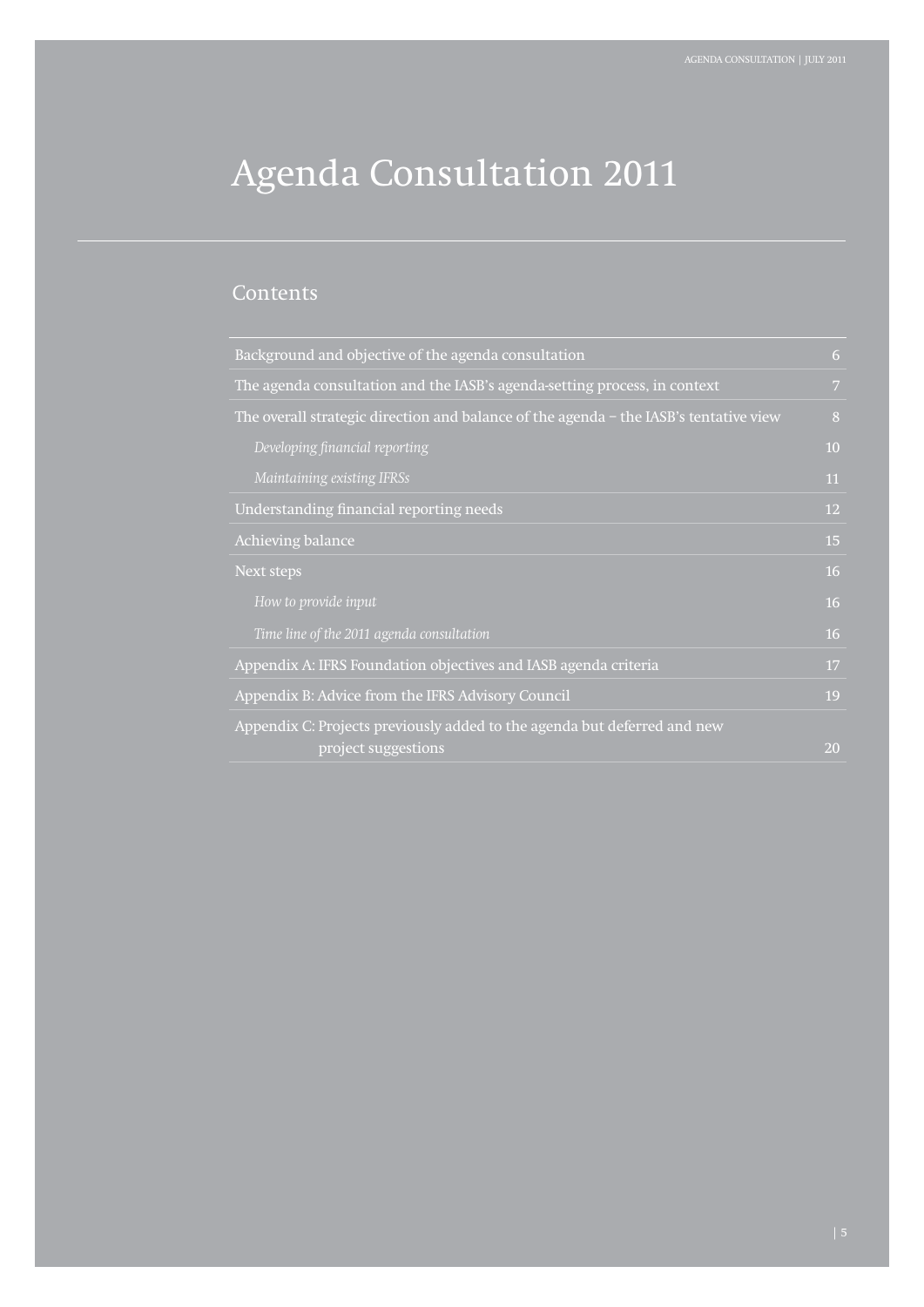# Background and objective of the agenda consultation

**We, the International Accounting Standards Board (IASB), are undertaking this agenda consultation to gather views, from all**  those interested in financial reporting, on the strategic direction **and overall balance of our work plan, as well as on the priority of individual projects or agenda areas over the next three years.** 

The Trustees introduced the three-yearly agenda consultation in 2010 in response to comments received during the second Constitution Review of the IFRS Foundation.

The objective was to provide a channel for formal public input on the broad aspects of our agenda-setting process and to further enhance public accountability and legitimacy and thus to deepen the respect for, and viability of, International Financial Reporting Standards (IFRSs) globally.

We will be striving to create an agenda to support the development of financial reporting standards that provide a faithful presentation of an entity's financial position and performance. Our objective is that these standards should serve investors and other market participants in their economic and resource allocation decisions.

When setting the agenda, we need to consider the limited resources and time available (ours and those of our stakeholders); hence we need to make choices regarding:

(a) the overall strategic direction and balance of our agenda – including how to balance the development of financial reporting and the maintenance of IFRSs; and

(b) the financial reporting needs around the world – including considering which projects to add and their respective scope; many projects can be addressed either in the medium term by a narrow-scope project or by a longer-term comprehensive project.

The views we receive through this agenda consultation will help to direct and shape our thinking when allocating resources and when discussing which projects should have priority and in what form those projects should be added to our agenda over the next three years.

However, throughout our agenda-setting cycle, and between our three-yearly public consultations, we will continue to actively monitor financial reporting needs and may adjust our agenda, taking steps to add, revise, accelerate or remove projects in response to global financial reporting needs, and in the light of the progress of our agenda projects and our resource availability. In assessing those global financial reporting needs and priorities, we consider views from interested parties and consult the Trustees of the IFRS Foundation and the IFRS Advisory Council.

This approach allows us to respond to unexpected and urgent demands, such as those that arose from the financial crisis.

The consultation period on the agenda extends to 30 November 2011. During this time IASB members and staff will conduct a broad range of outreach activities to gather input from a wide range of stakeholders in addition to considering the formal letters that we receive in response to this request for views. We will also seek further input on the agenda from the Trustees, the IFRS Advisory Council and other national and international stakeholders. We will make a special effort to engage investors, whom these standards are meant to serve.

We have created a specific project page and email alert to keep all those who are interested informed. To subscribe to the alert visit the agenda consultation page on: *http://go.ifrs.org/agenda+consultation2011*

The consultation does not address our three-year review cycle of the *IFRS for Small and Medium-sized Entities;* that consultation will proceed separately from this review.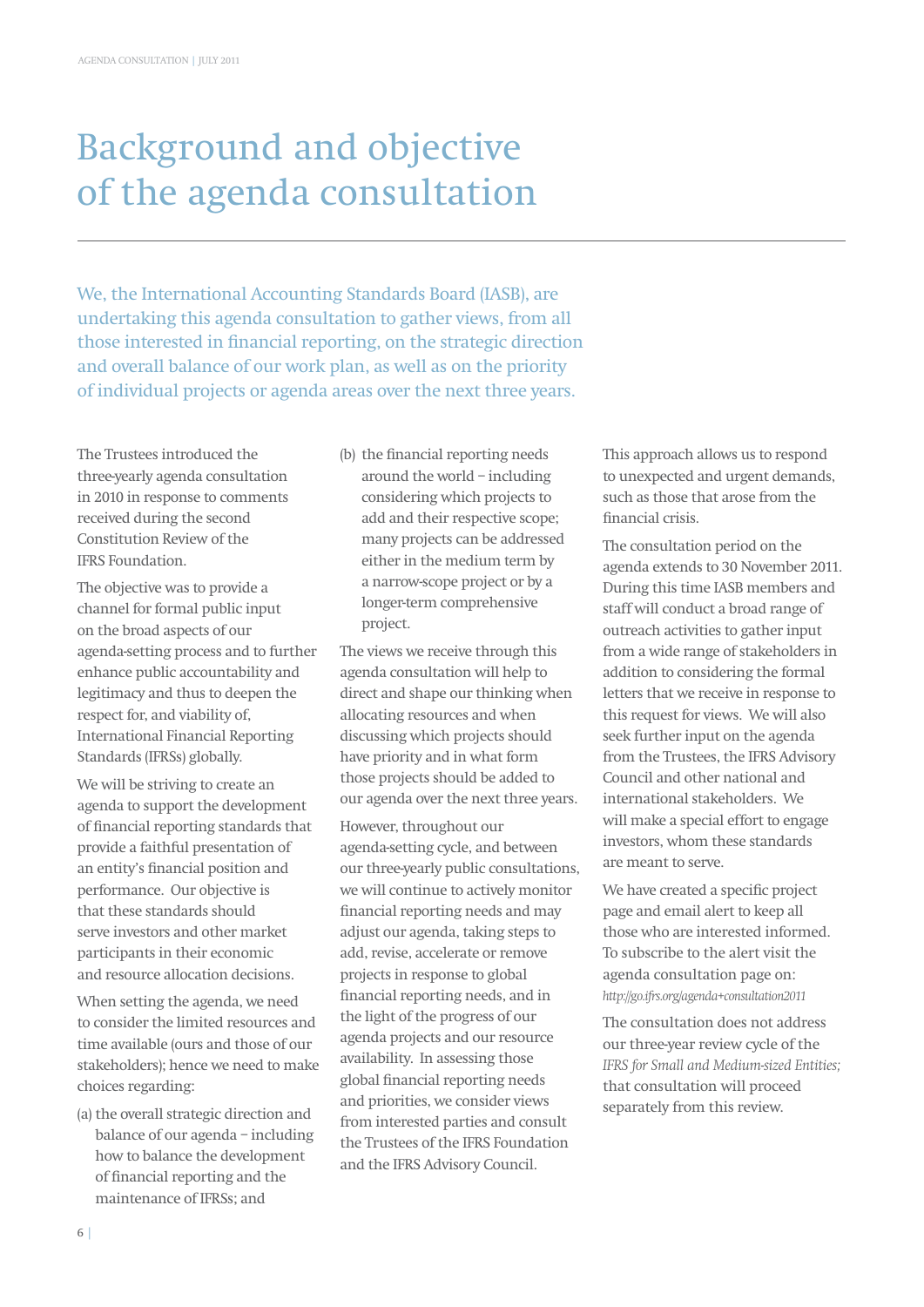# The agenda consultation and the IASB's agenda-setting process, in context

**The three-yearly agenda consultation on the strategic approach and the broad shape of the IASB's work plan complements and further enhances the IASB's independent agenda-setting process. The comments received will shape the IASB's thinking when discussing possible agenda items.**

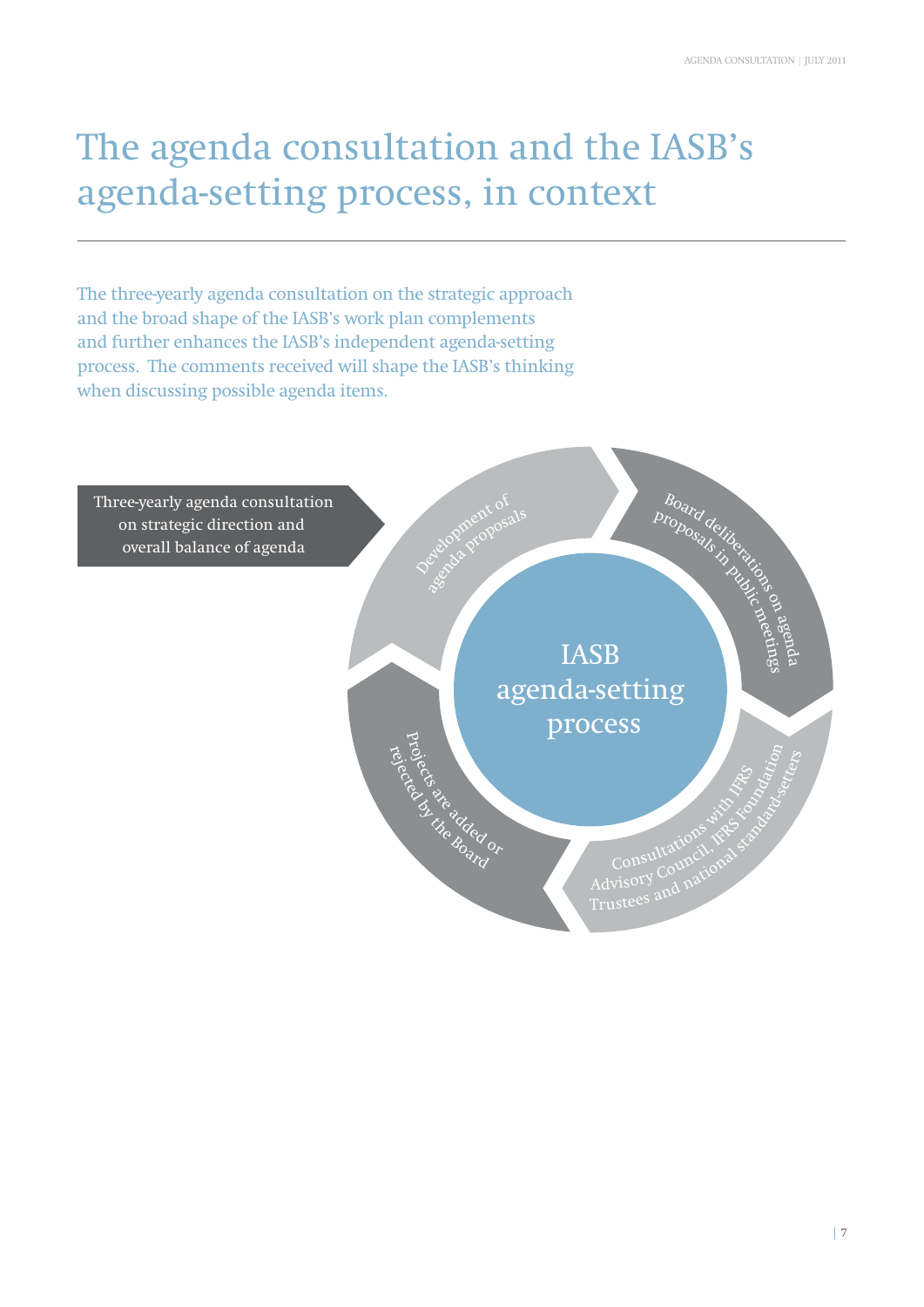# The overall strategic direction and balance of the agenda – the IASB's tentative view

**This agenda consultation is an opportunity for all those interested in financial reporting to contribute to the future shape of the IASB's agenda. We want to understand what you think our broad strategic priorities should be in allocating our**  resources and in balancing the different financial reporting **needs over the next three years.**

To facilitate your input we have, in consultation with the IFRS Advisory Council, developed a tentative view on the key aspects that we think will contribute to shaping the overall strategic approach and structure of our agenda over the next few years.

In reflecting about what should be our broad strategic approach for the coming years, we think it is important to consider the circumstances under which we are operating today and the changes that have happened since the organisation's inception in 2001.

We think there are three key aspects that should be reflected in our strategic approach towards a future agenda:

**1. A more diverse IFRS community**  Almost all major economies are using or have announced plans to converge with or adopt IFRSs; indeed, many more countries are about to join the IFRS community this year and next. As the IFRS community continues to grow it is also becoming more diverse and, as a result, new financial reporting issues may need consideration by the IASB.

## **2. A more complex market environment**

Over the past ten years financial markets have become increasingly complex and new issues and challenges have emerged that may need consideration.

**3. A number of changes that require implementation**  While considering these issues we are also aware of the amount of work and the pressure on users and preparers alike. Our focus on convergence of US generally accepted accounting principles (GAAP) with IFRSs in accordance with our Memorandum of Understanding (MoU) with the US-based Financial Accounting Standards Board (FASB), the acceleration of projects in response to the financial crisis and the recommendations of the G20 group of countries has caused this level of work and pressure. We are also aware of the amount of effort that will be required in the implementation of the new standards over the next few years.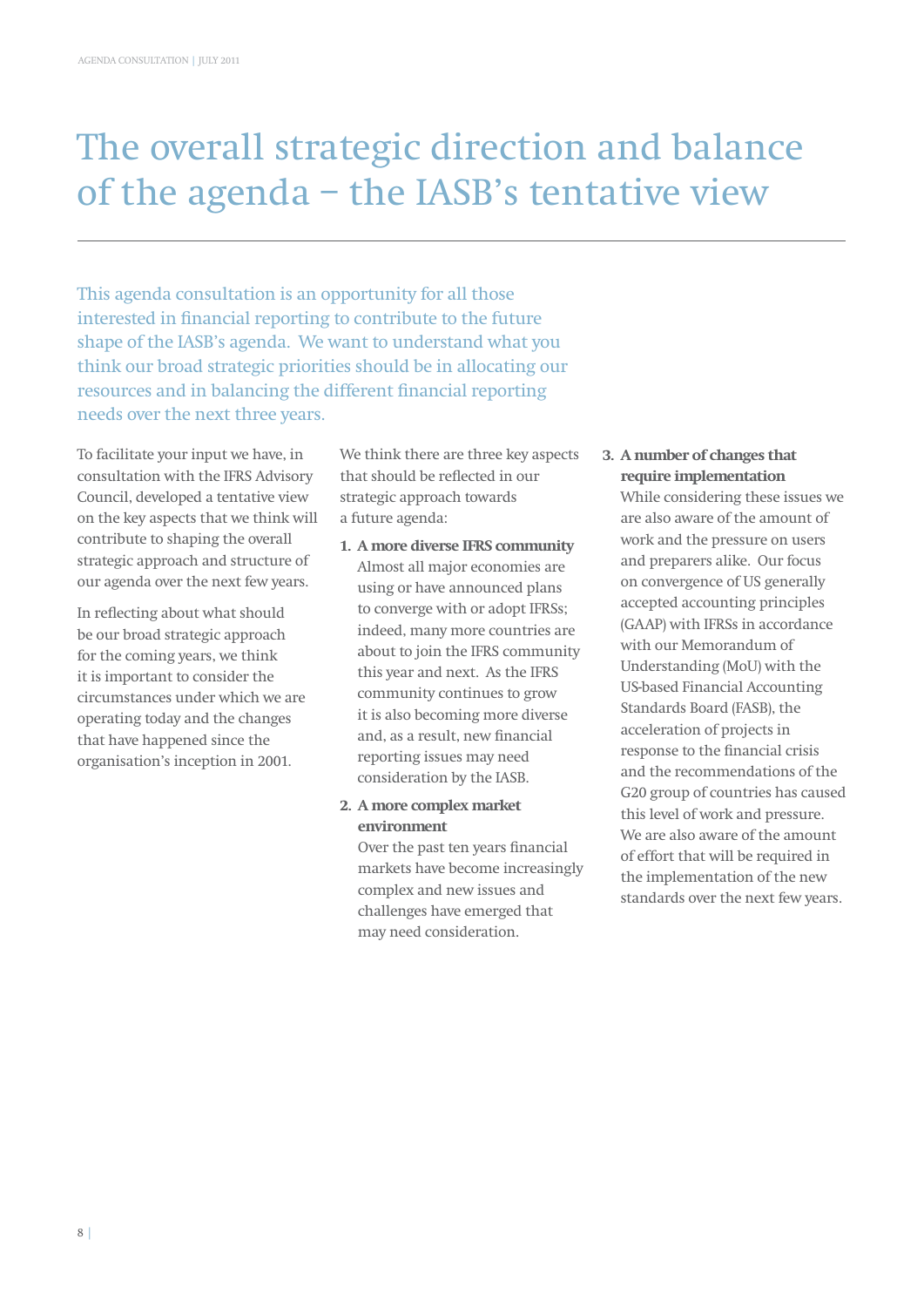In addition to these aspects, the result of the first part of the Trustees' Strategy Review has identified two important tensions in relation to the quality and implementation of the standards that also require consideration:

- 1. the need to demonstrate the quality and relevance of the standards; and
- 2. the risk that practices related to implementation and adoption will diverge.

We think that our strategic approach needs to address these tensions and should shape our approach when allocating resources.

In view of these considerations, we think that there are five strategic areas driving the work of the IASB that fall into two main categories: the development of financial reporting and the maintenance of the existing IFRSs.

## Developing financial reporting

- Strengthening the consistency of IFRSs by completing the update of the conceptual framework, and improving the usability of financial reports through the development of a presentation and disclosure framework.
- Investing in research and addressing the strategic issues for financial reporting to aid future standard-setting and to develop further the IASB's vision of the future shape of financial reporting, including exploring the interaction of IFRSs with integrated reporting<sup>1</sup>.
- Filling gaps in the IFRS literature by undertaking standards-level projects, ie developing new IFRSs or making major amendments.

## Maintaining existing IFRSs

- Obtaining a better understanding of operational issues of new IFRSs and major amendments through conducting postimplementation reviews.
- Improving the consistency and quality of the application of IFRSs by responding to implementation needs arising from the revised set of IFRSs, through the use of targeted, narrow-scope improvements to IFRSs, including consideration of the completeness and consistency of integration of XBRL with IFRSs<sup>2</sup>.

<sup>&</sup>lt;sup>1</sup> Integrated reporting is a holistic and integrated account of a company's strategy and its financial and non-financial performance.

 $2$  XBRL (eXtensible Business Reporting Language) provides a common electronic format for business and financial reporting.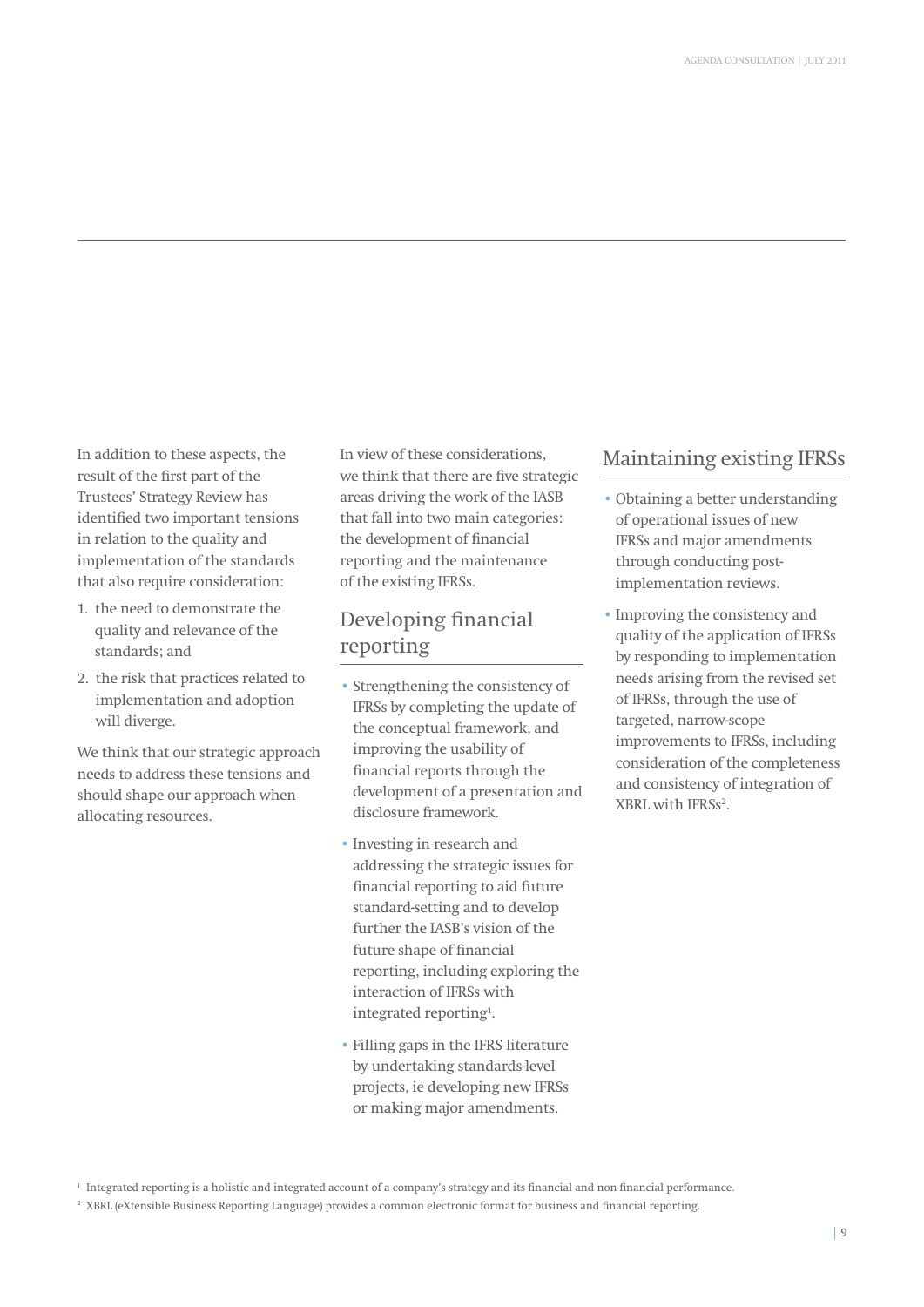## Developing financial reporting

**This section provides more detail on our understanding of**  these five strategic areas. We want to know if you agree with **our approach and how you would balance the two categories**  and the five strategic areas within them.

## Conceptual framework, including a presentation and disclosure framework

The conceptual framework assists us in setting standards that are principle-based, internally consistent and internationally convergent. The conceptual framework also provides guidance to preparers, auditors, regulators and others when there is no specific guidance in an IFRS for a particular transaction or circumstance. The updating of the conceptual framework does not, in itself, impose new financial reporting requirements on reporting entities.

Our current agenda includes a project to update and refine our conceptual framework. The first of its eight phases was completed in 2010. We have been working jointly on this project with the FASB.

One of the future phases of the conceptual framework project would develop principles for presentation and disclosure. This would help to address criticism that we have heard from some stakeholders that disclosure requirements in IFRSs are too voluminous and not always focused on the right disclosures.

A further possibility would be the development of a separate IFRS on disclosure, to replace the disclosures in the existing standards.

## Researching strategic issues for financial reporting

Some stakeholders have suggested that part of our time and resources should be spent on considering broader research issues. We think that investing time and effort in research activities now could lead to more efficient standard-setting in the future. We also think that undertaking a strategic review of the future shape of financial reporting would help us to anticipate future standard-setting needs and help us to prepare to meet those needs.

A strategic review would consider what will be meant by financial reporting 10 years from now, and what form financial reporting might take. Given the increasing interest in integrated reporting, the growing importance of electronic reporting and the extended use of XBRL, one question would be: in what way should we and IFRSs interact with these and other areas of integrated reporting?

## Standards-level projects

In focusing on our four main projects in 2010 and 2011, we deferred some of the projects on our current agenda. Some of these projects are minor or narrow-scope amendments. Others, however, are broader-scope projects on which we have already initiated work. We have also received numerous requests for additional potential future projects.

Appendix C includes information about the projects that we have previously added to our agenda but deferred and a summary of those additional potential projects that have been suggested to us. All of these projects are potential candidates for our future agenda. We will reconsider those that have already been started in the light of what we learn about stakeholder views on priorities for other potential projects.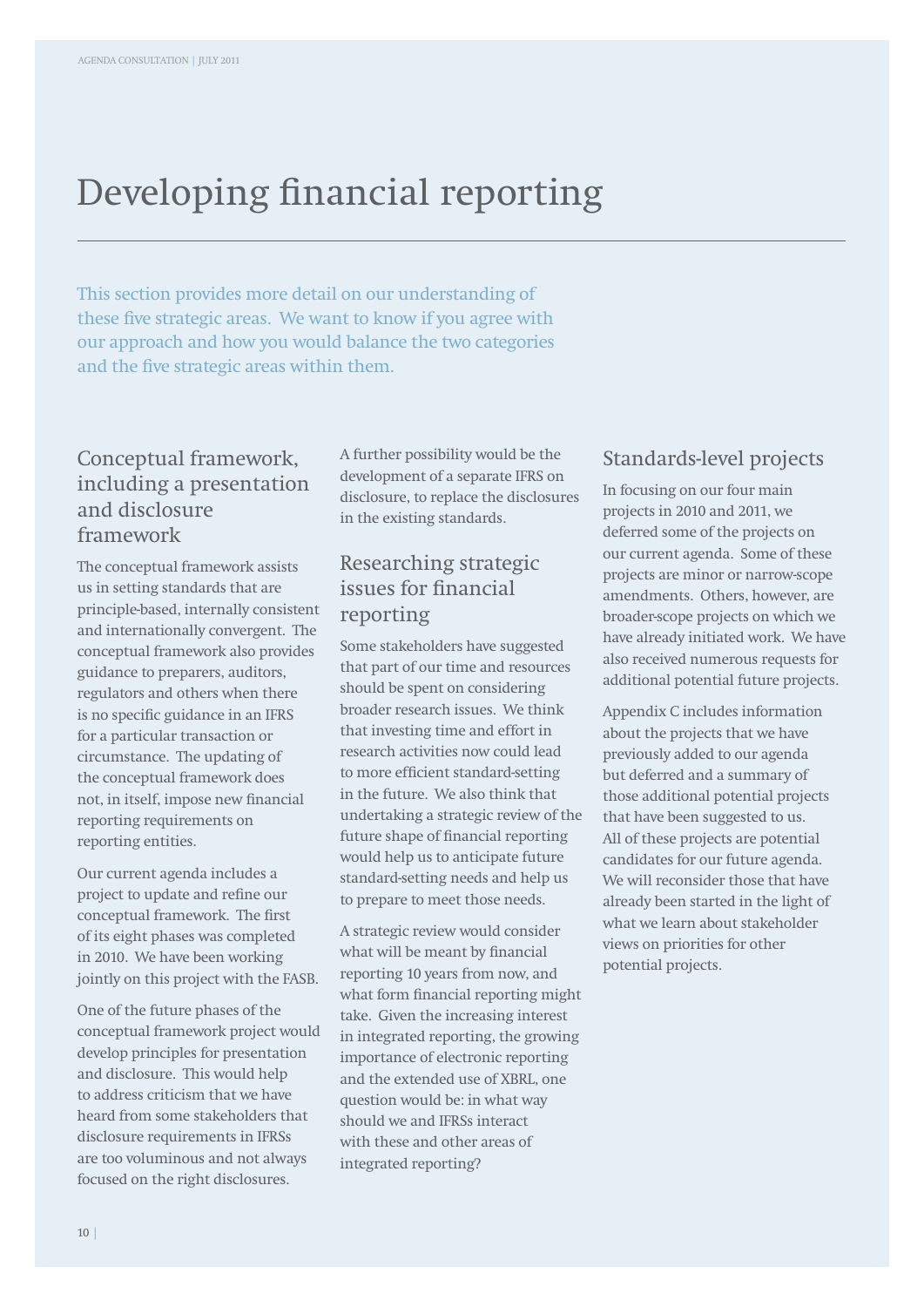# Maintaining existing IFRSs

## Post-implementation reviews

One objective of the IFRS Foundation and the IASB is to promote the use and rigorous application of IFRSs. This includes being responsive to implementation issues. Our due process commits us to undertake post-implementation reviews of new IFRSs and major amendments.

Post-implementation reviews will focus on important issues identified as contentious during the development of the IFRS and include consideration of any unexpected costs or implementation problems that have been encountered.

We will normally conduct these reviews after two years of implementation of the new requirements<sup>3</sup>. We first gave a commitment to undertake a post-implementation review when we issued IFRS 8 *Operating Segments* in November 2006. Since then we have also committed ourselves to undertake a post-implementation review of the *Business Combinations* Phase II project (the 2008 revision of IFRS 3 Business Combinations and amendment to IAS 27 *Consolidated and Separate Financial Statements*).

### **Question 1**

**What do you think should be the IASB's strategic priorities, and how should it balance them over the next three years?**

#### **Question 1(a)**

Do you agree with the two categories we identified and the five strategic areas within them? If you disagree, how do you **think the IASB should develop its agenda, and why?**

#### **Question 1(b)**

How would you balance the two categories and five strategic areas? If you have identified other areas for the IASB's agenda, **please include these in your answer.**

One outcome of these reviews could be proposals for revisions to those IFRSs.

The post-implementation review of IFRS 8 will begin in 2011, with the review of the 2008 revision of IFRS 3 and amendment to IAS 27 in 2012. The recent new IFRSs and those that will result from our current major projects will also be added to the list of post-implementation reviews. For those new IFRSs with an effective date of 2013, the post-implementation reviews will begin in 2016. The reviews of the other IFRSs with later effective dates will of course follow later.

## Responding to implementation needs

Responding to implementation needs includes maintaining IFRSs. Many major new or revised standards will come into effect in 2013, or later. Responding to early implementation issues will help ensure a more efficient and effective implementation of these new IFRSs.

The IFRS Interpretations Committee has a responsibility towards maintaining IFRSs by developing interpretations and proposing amendments through annual improvements.

However, the IASB's involvement may include making targeted, narrow-scope improvements to IFRSs in response to practice issues that have been identified.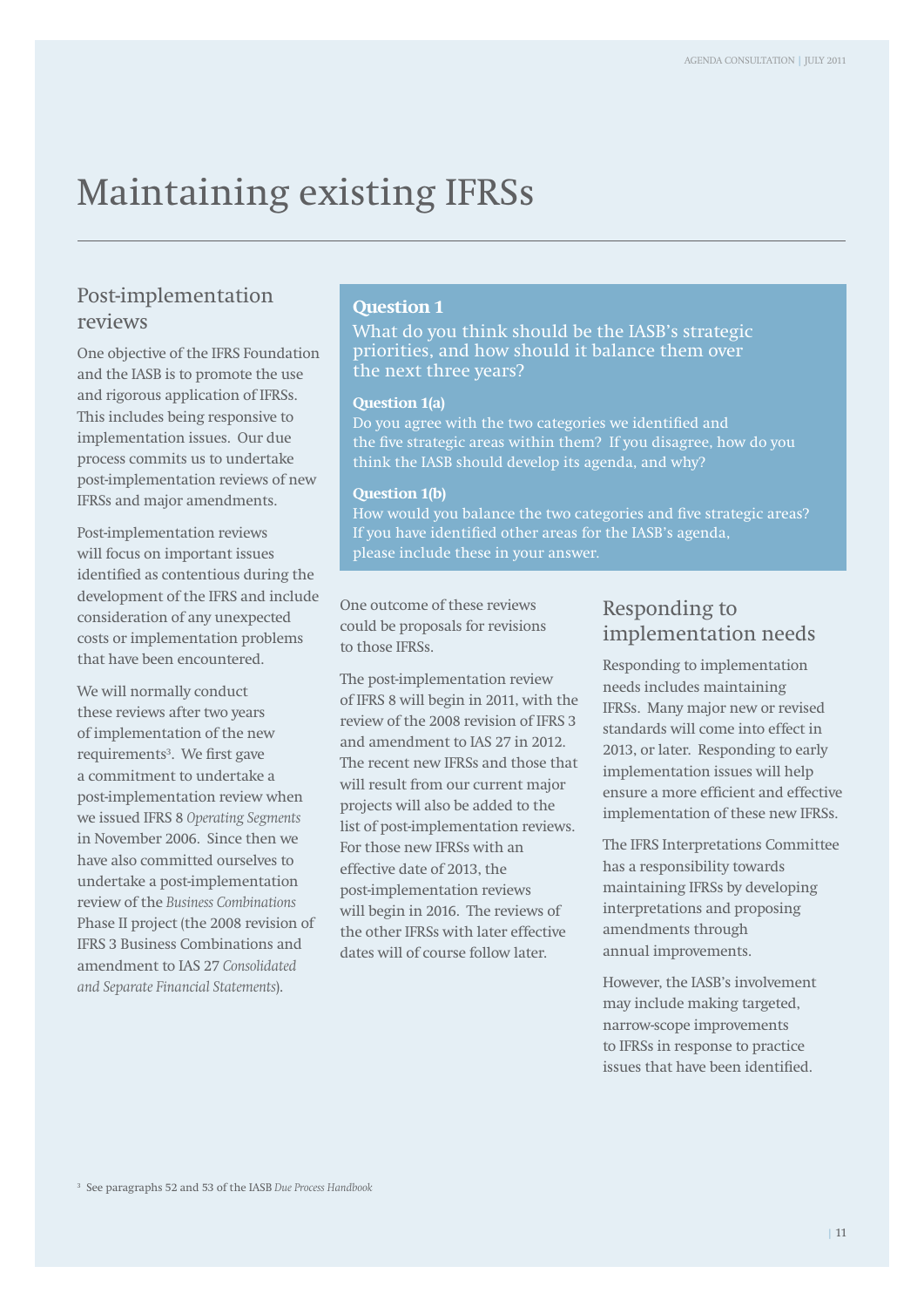# Understanding financial reporting needs

**In addition to seeking your views on the overall strategic direction and balance of the IASB's agenda, we also want to learn about your views on how you think we should prioritise existing and potential new projects, taking account of the resource limitations that we and our stakeholders face.**

When selecting projects for the agenda, we have to balance the competing financial reporting needs with the constraints faced by us and our stakeholders, within the context of our existing priorities.

## Financial reporting needs

Our focus on setting the agenda is on the investors, lenders and other creditors who use IFRS financial statements, but we also consider the differing interests of other users of IFRSs: preparers of financial statements, auditors, securities regulators, prudential regulators, national standard-setters and others involved in incorporating IFRSs into laws and regulations. We will listen to the needs and priorities of our various stakeholders when considering projects to include on our agenda.

We will also consider regional needs in achieving balance in our agenda. Much of our focus over the last ten years has been on responding to the transition needs for Europe, Australia and New Zealand, the convergence goals with US GAAP, and our response to the global financial crisis

As we set our agenda in response to this consultation, we will further consider the needs of other regions and jurisdictions too, such as Asia, Latin America and Canada.

There are also several projects that have been suggested as important for addition to our agenda. Some of these may require a broad-scope project; for example some suggest that we reconsider the treatment of transactions denominated in foreign currency because of some concerns expressed particularly in emerging economies. Another project suggestion that we have heard from several quarters is to consider the conceptual and the practical issues associated with other comprehensive income including how the issue cuts across existing IFRSs. Other suggestions could be candidates for more limited-scope projects, which may be possible to complete more quickly, such as proposals put forward by the Malaysian Accounting Standards Board to change the financial reporting for bearer biological assets. Details of the projects that have already been suggested to us are included in Appendix C.

We want to discover if there is broad support and widespread interest in these or other topics and whether you think that we should focus our attention on some of these issues when reviewing our current agenda, despite the preference of some for a general period of quiet in standardsetting terms.

## Constraining factors

In setting our agenda we also need to be mindful of several constraints on how much and how quickly we can respond to those needs.

We need to give consideration to the ability of our stakeholders to respond to due process requirements, such as the time needed to study and understand our proposals and to respond through comment letters, round tables and other feedback channels.

We are aware that stakeholders need time to apply and adapt to the new IFRSs that we have recently completed or are in the process of completing. The intensity of our standard-setting activity over recent years, including the enhanced level of stakeholder interaction, has left many hoping for a period of relief from this level of standard-setting activity. We will try to be sensitive to this, and balance the need by some for a slower pace in standard-setting activity with the perceived urgency for us to respond to requests for standard-setting action in some areas.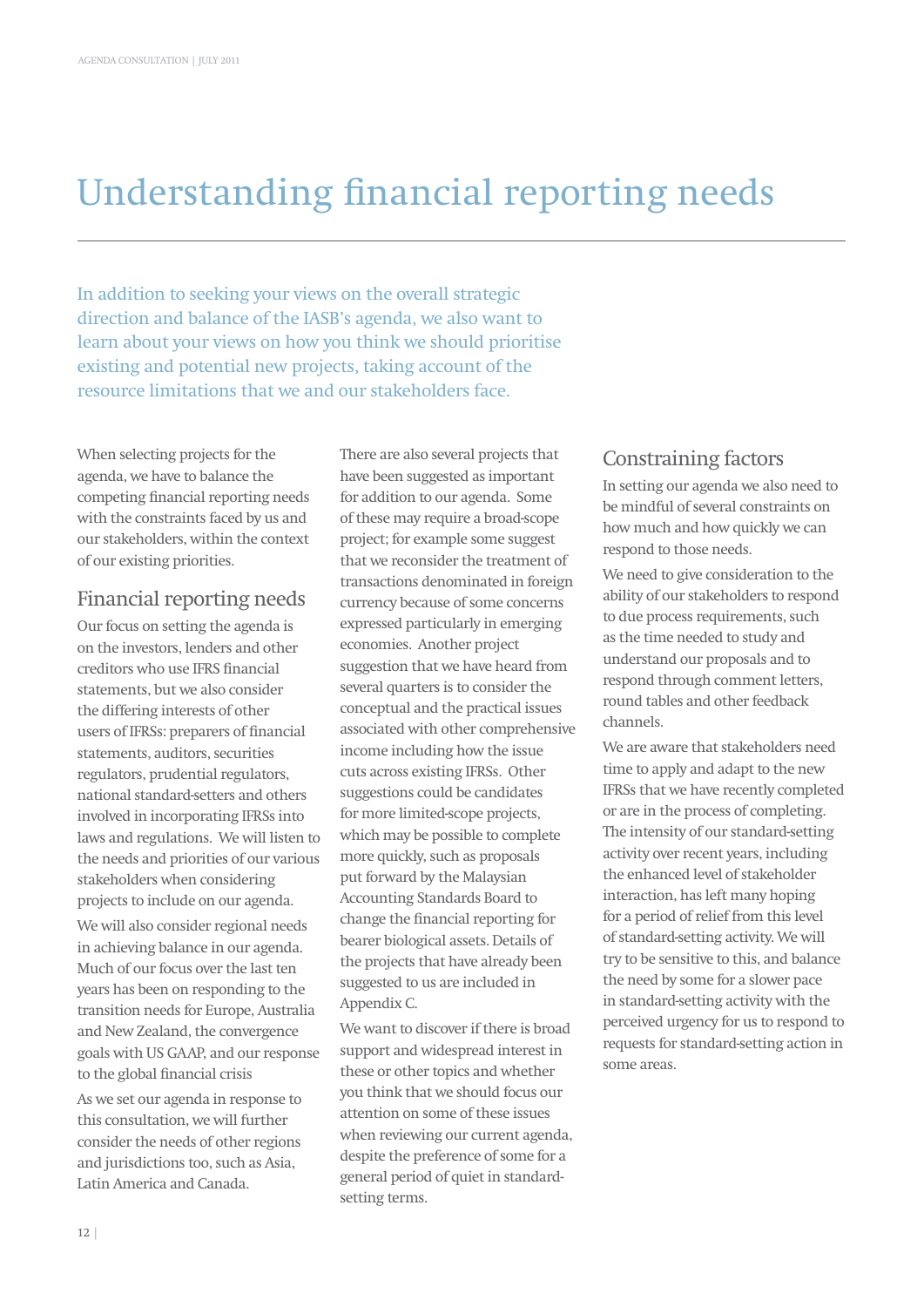Our agenda is also constrained by our own time and by our staff resources, although opportunities to collaborate with national standard-setters and other organisations can, in some cases, alleviate this constraint.

When deciding on projects to add or to remove from our agenda, we must therefore balance:

- the urgency, importance and prevalence of the financial reporting need,
- the scope and complexity of the issue to be addressed,
- the ability of stakeholders to be able to respond to due process requirements and implement the changes, and
- our resource constraints balanced with the opportunity to collaborate with others.

There is also a trade-off between the number and size of projects that are added to our work plan and the speed with which they can be completed. The more projects we add, and the broader their scope, the longer it will take us, on average, to complete each one.

## Existing priorities

The balancing of financial reporting needs and the constraining factors described above also need to be considered in the light of our existing priorities. We intend to continue to give the highest priority to progressing our work on the following projects during the comment period for this agenda consultation:

- 1. Revenue from contracts with customers
- 2. Leases
- 3. Insurance contracts
- 4. Financial instruments, including
	- (a) hedge accounting
	- (b) impairment of financial assets measured at amortised cost
	- (c) offsetting of financial assets and financial liabilities.

There are some other activities and projects that we will undertake because we are already committed, or are required, to do so. These are:

- 1. continuing our project on the conceptual framework;
- 2. performing postimplementation reviews;
- 3. undertaking our three-yearly review of the *IFRS for SMEs*;
- 4. investing in research in preparation for future standard-setting needs; and
- 5. undertaking minor amendments to IFRSs through the Annual Improvements process.

We also want to build capacity into our agenda to undertake additional projects for narrow-scope issues that are too broad to be addressed by the IFRS Interpretations Committee.

## Deferred projects

There are several projects that we have previously added to our agenda but subsequently deferred as we reviewed our agenda, particularly in response to the global financial crisis and completion of the MoU projects. Through this consultation we want to hear your views on the priorities you think we should give these projects. If we choose to continue working on these projects, this will leave less capacity for new ones to be added.

A summary of the agenda projects that we had previously added but deferred, along with new projects that have been suggested to us, is included in the following table, for more detail, please refer to appendix C.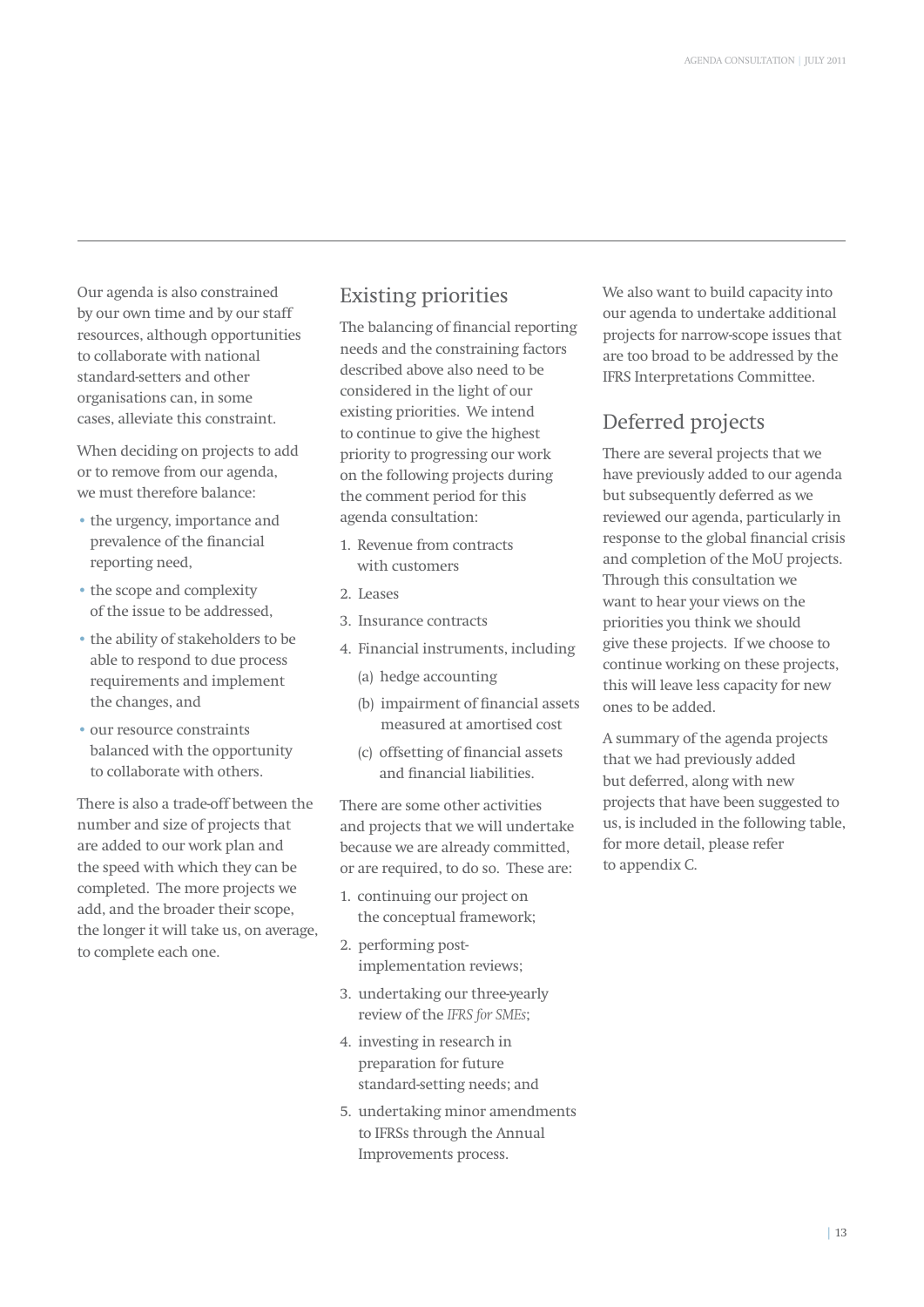## Projects previously added to the agenda but deferred and new project suggestions

|                                                                                             | Items added to agenda but deferred                         |                                                      |                       |
|---------------------------------------------------------------------------------------------|------------------------------------------------------------|------------------------------------------------------|-----------------------|
|                                                                                             | <b>Projects for</b><br>which significant<br>work performed | Projects for which<br>little or no work<br>performed | Project<br>suggestion |
| Agriculture, particularly bearer biological assets                                          |                                                            |                                                      | $\checkmark$          |
| Business combinations between entities under common control                                 |                                                            | $\checkmark$                                         |                       |
| Country-by-country reporting                                                                |                                                            |                                                      | ✓                     |
| Discount rate                                                                               |                                                            |                                                      |                       |
| Earnings per share                                                                          | ✓                                                          |                                                      |                       |
| Emissions trading schemes                                                                   | ✓                                                          |                                                      |                       |
| Equity method of accounting                                                                 |                                                            |                                                      |                       |
| <b>Extractive activities</b>                                                                |                                                            |                                                      |                       |
| Financial instruments with characteristics of equity                                        |                                                            |                                                      |                       |
| Financial statement presentation<br>- excluding consideration of other comprehensive income |                                                            |                                                      |                       |
| Foreign currency translation                                                                |                                                            |                                                      | ✓                     |
| Government grants                                                                           |                                                            | $\checkmark$                                         |                       |
| Income taxes                                                                                | $\checkmark$                                               |                                                      |                       |
| Inflation accounting (revisions to IAS 29)                                                  |                                                            |                                                      | ✓                     |
| Intangible assets                                                                           |                                                            |                                                      |                       |
| Interim reporting                                                                           |                                                            |                                                      |                       |
| Islamic (Shariah-compliant) transactions and instruments                                    |                                                            |                                                      |                       |
| Liabilities - amendments to IAS 37                                                          | ✓                                                          |                                                      |                       |
| Other comprehensive income                                                                  |                                                            | $\checkmark$                                         |                       |
| Post-employment benefits (including pensions)                                               |                                                            | ✓                                                    |                       |
| Presentation and disclosure standard                                                        |                                                            |                                                      | ✓                     |
| Rate-regulated activities                                                                   |                                                            |                                                      |                       |
| Share-based payment                                                                         |                                                            |                                                      |                       |

More details of the above projects are included in appendix C.

The existing priority projects of revenue from contracts with customers, leases, insurance contracts and financial instruments are not included in this table. This is because the IASB has decided to give the highest priority to the completion of these projects. New projects will be added or projects previously added will be reactivated, as these four existing projects near completion.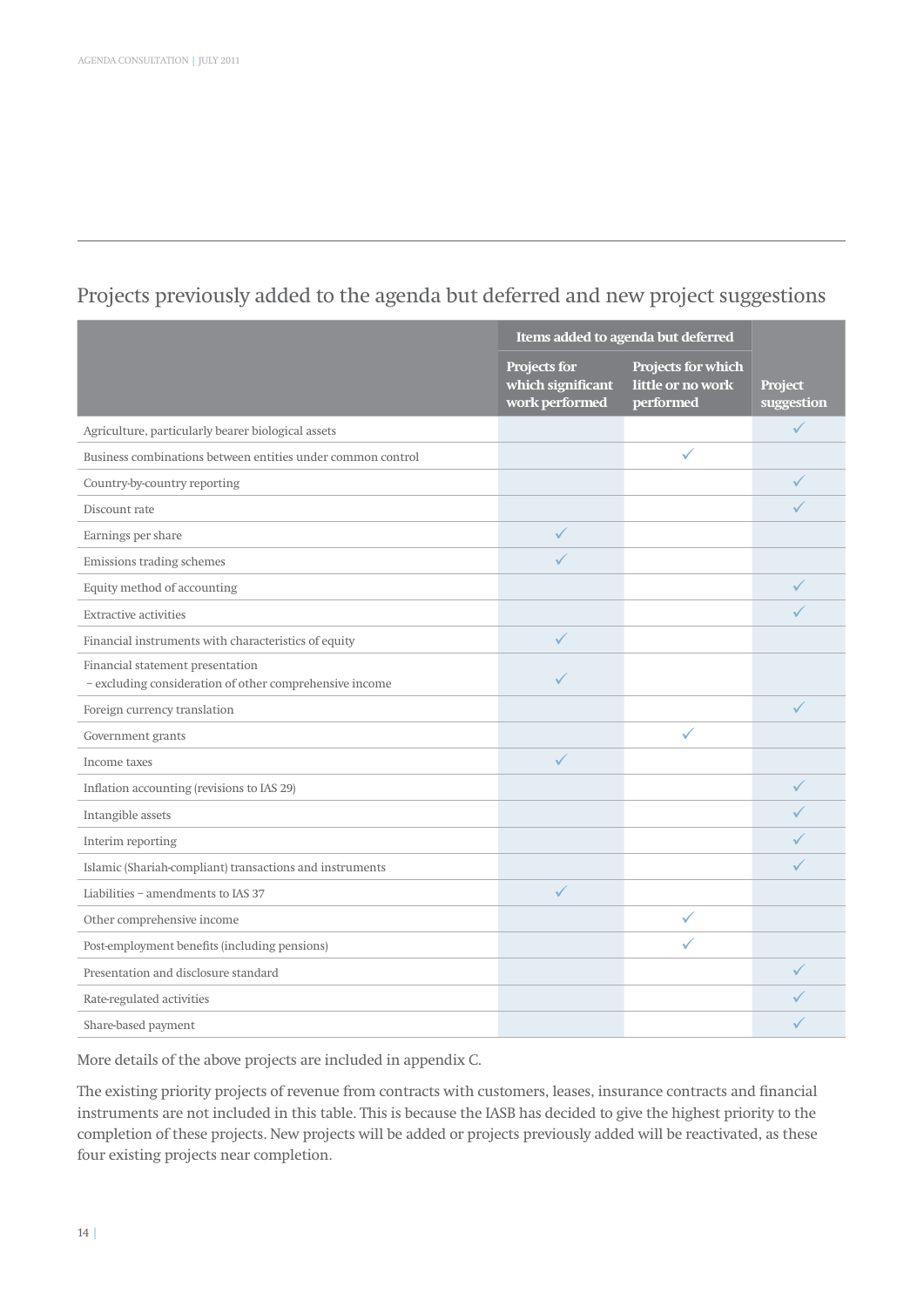# Achieving balance

**Meeting the demands of our stakeholders to address the**  financial reporting challenges they face is our ambition. **Our resources may be limited but we can, and will, seek to establish and complete an ambitious, yet realistic, agenda.**

The resources we allocate to projects on our agenda will differ according to a number of factors:

- 1. The breadth of scope of the project
	- Some projects may lend themselves to be addressed in more than one way, for example extractive activities could be addressed through a narrowscope project focused only on disclosure requirements, or a broader-scope project addressing recognition and measurement as well as disclosure.
- 2. The complexity of the issues and the degree to which they are interrelated with other issues
- 3. The amount of work we have already completed
	- we may choose to continue some of the projects we had previously added to our agenda because they address financial reporting issues that stakeholders tell us continue to be important. When assessing these projects, we will also consider how much work remains to complete them; a project for which a significant improvement to financial reporting can be achieved for relatively little remaining work could be an efficient use of resources.
- 4. The urgency of the issue
	- We could allocate more staff to one project that is more urgent, in order to complete it more quickly. Alternatively if issues are less urgent, the same staff could be allocated to two or three projects, accepting that they will take longer to complete.
- 5. The nature of the work
	- Some projects may lend themselves to collaboration with national standard-setters. This is particularly so of research projects, which often need a broader consideration of issues, which can be facilitated by using a broader team.

When selecting projects, we will assess agenda proposals against the agenda criteria, including cost-benefit considerations (see Appendix A). We will also take into account the objectives of the IFRS Foundation to ensure appropriate overall balance.

Please consider the agenda criteria and the objectives when responding to the questions, and refer to these when explaining your answers.

## **Question 2:**

**What do you see as the most pressing financial reporting needs for standard-setting action from the IASB? Question 2(a)**

**Considering the various constraints, to which projects should the IASB give priority, and why? Where possible, please explain whether you think that a comprehensive project is needed or whether a narrow, targeted improvement**  would suffice?

### **Question 2(b)**

**Adding new projects to the IASB's agenda will require the balancing of agenda priorities with the resources available.** 

**Which of the projects previously added to the IASB's agenda but deferred (see table page 14) would you remove from the agenda in order to make room for new projects, and why? Which of the projects previously added to the IASB's agenda but deferred do you think should be reactivated, and why? Please link your answer to your answer to question 2(a).**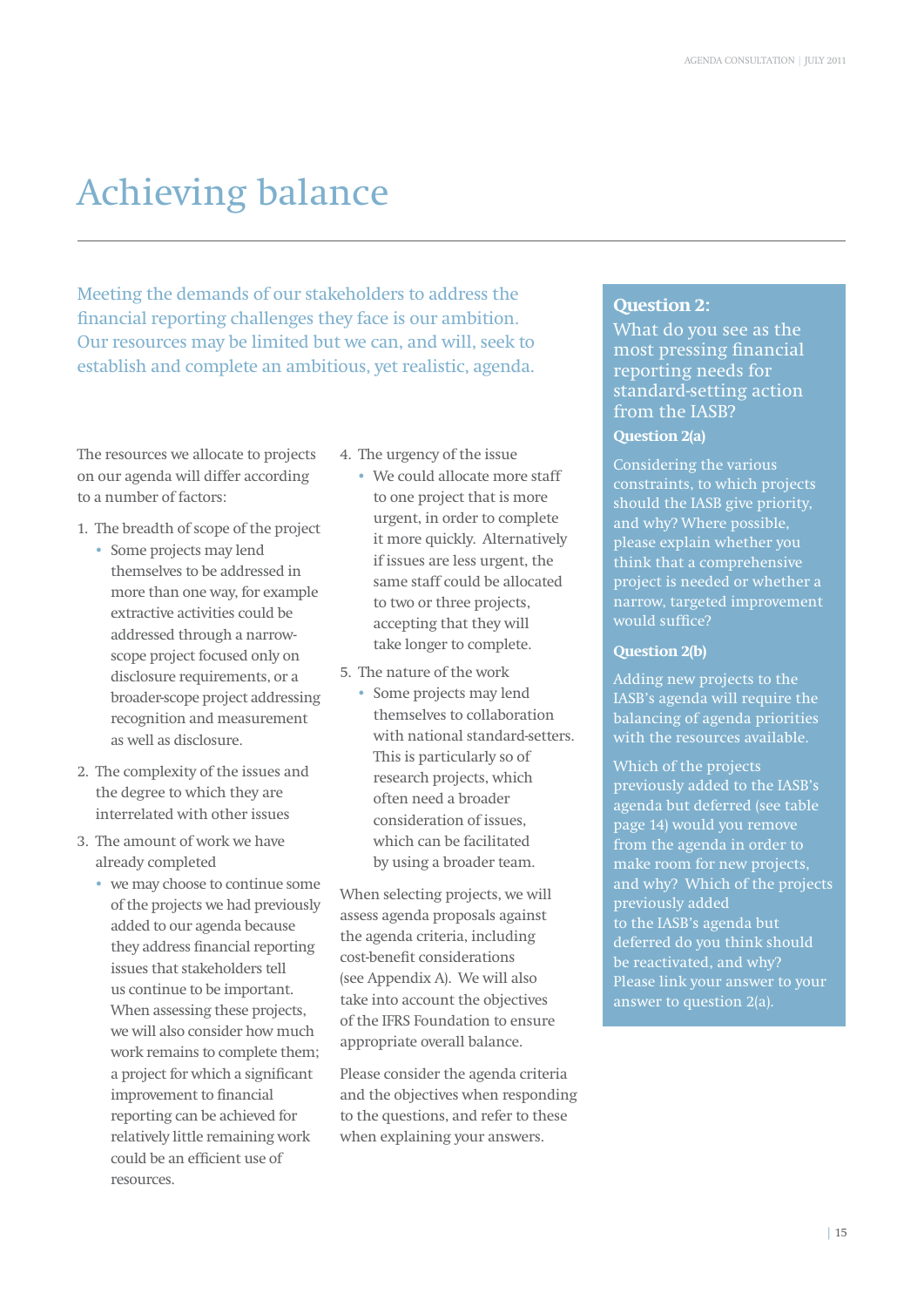## Next steps

**The IASB is seeking public input on the agenda until 30 November 2011. IASB members and staff will undertake a broad range of outreach activities internationally to facilitate feedback on the future agenda.**

## How to provide input

### **• Comment in writing**

Submit a comment letter, preferably via the Internet, on *http://go.ifrs.org/agenda+consultation+2011+cls* Alternatively, you can write to our postal address or send us an email. Email: *commentletters@ifrs.org*

**• Participate in an event**  Our project page will inform you about conferences or other public meetings that we aware of that will be discussing the future agenda. Project page: *http://go.ifrs.org/agenda+consultation2011*

Help us to broaden our outreach by organising small group meetings, telephone conferences etc. on the agenda consultation. If you would like a Board or staff member to participate in such an event, contact Jennifer Jones. Email: *jjones@ifrs.org*

**• For investors**

We are particularly interested in understanding the needs of users of financial statements. We want to understand your views on financial reporting today and in which areas we can make improvements to provide you with the information you need.

We plan to organise short online surveys and telephone and/or web conferences, in addition to face to face or small group meetings. For more information visit our dedicated investor section on the IASB website. *http://go.ifrs.org/investors* If you want to get in touch, contact Hilary Eastman. Email: *heastman@ifrs.org*

**• Stay up to date**

Our agenda consultation alert will keep you up to date about the agenda consultation. To register, go to: *http://www.ifrs.org/IASB+Registration.htm*

## Time line of the 2011 agenda consultation

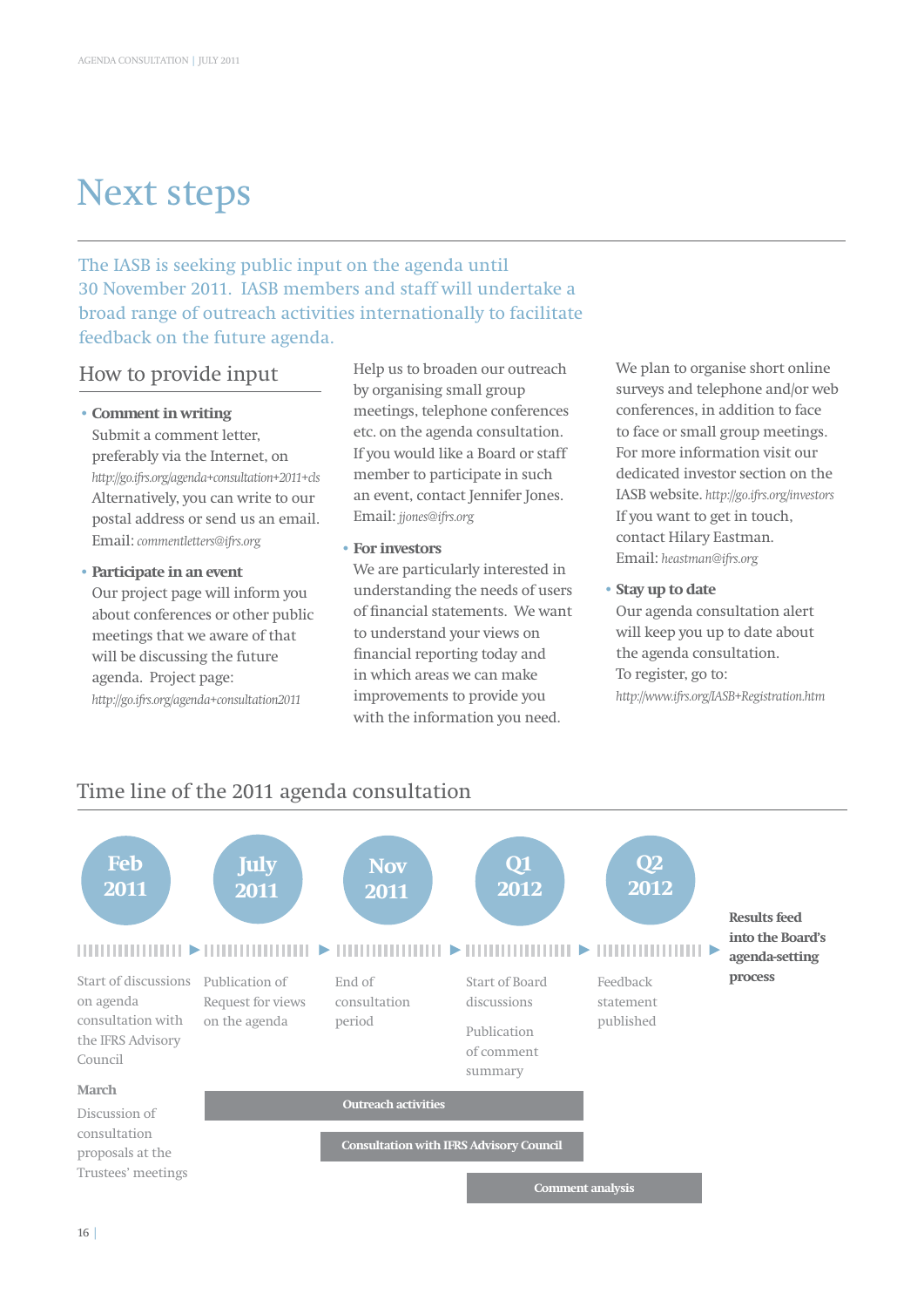# Appendix A: IFRS Foundation objectives and IASB agenda criteria

The identification of projects to include in the IASB's agenda is made within the context of the objectives of the IFRS Foundation and the IASB's established agenda criteria. The objectives of the IFRS Foundation, as set out in the Constitution<sup>4</sup>, are:

- (a) to develop, in the public interest, a single set of high quality, understandable, enforceable and globally accepted financial reporting standards based on clearly articulated principles. These standards should require high quality, transparent and comparable information in financial statements and other financial reporting to help investors, other participants in the world's capital markets and other users of financial information make economic decisions.
- (b) to promote the use and rigorous application of those standards.
- (c) in fulfi lling the objectives associated with (a) and (b), to take account of, as appropriate, the needs of a range of sizes and types of entities in diverse economic settings.
- (d) to promote and facilitate adoption of International Financial Reporting Standards (IFRSs), being the standards and interpretations issued by the IASB, through the convergence of national standards and IFRSs.

The established agenda-setting criteria, as set out in the IASB's *Due Process Handbook*<sup>5</sup> , are:

- the relevance to users of the information involved and the reliability of information that could be provided;
- existing guidance available;
- the possibility of increasing convergence;
- the quality of the IFRSs to be developed; and
- resource constraints.

## The relevance to users of the information involved and the reliability of information that could be provided

The IASB considers whether the project would address the needs of users across different jurisdictions, taking into account the following factors:

- changes in the financial reporting and regulatory environment whether the issue is internationally relevant, and has emerged as a result of changes in the financial reporting environment and regulatory requirements across jurisdictions;
- pervasiveness whether the issue is one that (a) affects more than a few entities and more than a few jurisdictions, (b) gives rise to problems that are frequent and material and (c) will persist if not resolved;
- urgency whether requests have been received from constituents, with reasonable justifications, that the IASB should address the issue as a matter of priority; and
- consequences whether the absence of an IFRS might cause users to make suboptimal decisions.

<sup>4</sup> The IFRS Foundation's Constitution, paragraph 2

<sup>5</sup> The IASB *Due Process Handbook*, paragraphs 55 to 60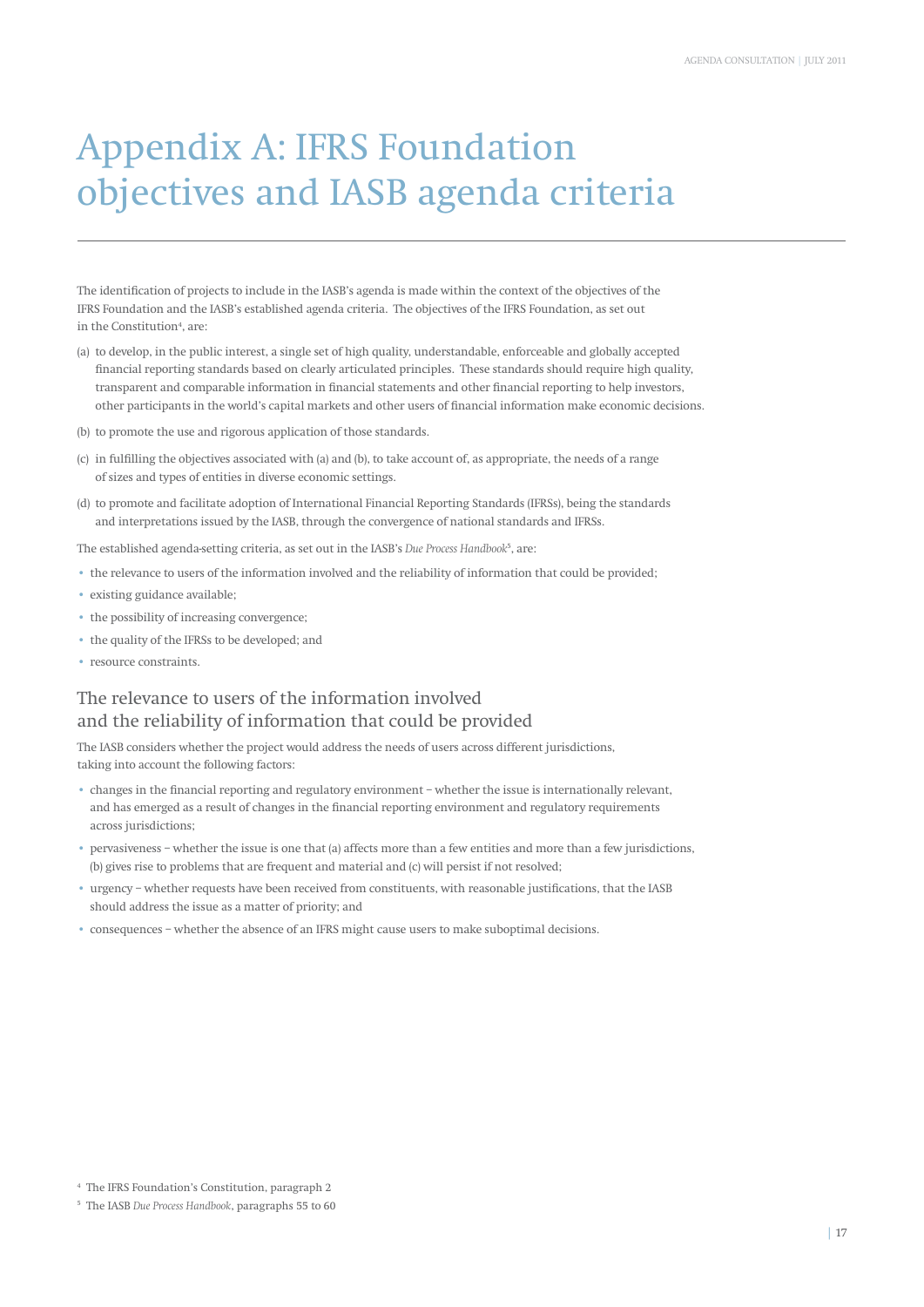### Existing guidance available

After assessing the significance of an issue, the IASB considers whether the project will address an area on which existing guidance is insufficient. The following aspects are taken into account:

- No guidance exists.
- There is diversity in national standards, which results in a lack of comparability in financial reporting.
- There is diversity in practice, or IFRSs are difficult to apply because
- they are unclear or unnecessarily complex;
- the cost of complying outweighs benefits to users; or
- the IFRSs are out of date and the information they generate no longer appropriately reflects economic conditions or results.

### The possibility of increasing convergence

As specified in the Constitution, the IASB is tasked with bringing about the convergence of national standards and IFRSs. Therefore, in parallel with the review of existing guidance on an issue, the IASB considers whether undertaking a project would increase the possibility of achieving the convergence of the accounting standards in different jurisdictions.

#### The quality of the IFRSs to be developed

After evaluating the existing IFRSs including the prospects of further convergence, the IASB considers the qualitative aspects of the IFRSs that are proposed to be developed. The following factors are taken into account:

- availability of alternative solutions whether when an issue is addressed, there are alternative solutions to improve relevance, faithful representation, application of fundamental qualitative characteristics, comparability, verifiability, timeliness and understandability in financial reporting, and it is likely that sufficient IASB support and approval will be attainable for IFRSs developed.
- cost-benefit considerations whether it is likely that the expected benefits to users of the improved financial reporting will exceed the costs of implementation.
- feasibility whether it is feasible to develop a technically sound solution within a reasonable time period without awaiting completion of other projects.

#### Resource constraints

The IASB then considers whether there are sufficient resources to undertake a project in its agenda. The following factors are taken into account:

- availability of expertise outside the IASB whether there is expertise available at the national level that the IASB can employ to address the issue; or whether certain accounting standard-setters have already committed resources to the project or have undertaken research to address the issue.
- amount of additional research required whether there is sufficient research about the topic to form a basis for beginning the project, although more may be needed.
- availability of resources whether there are adequate resources and expertise available to the IASB and its staff to complete the project and undertake the necessary due process activities.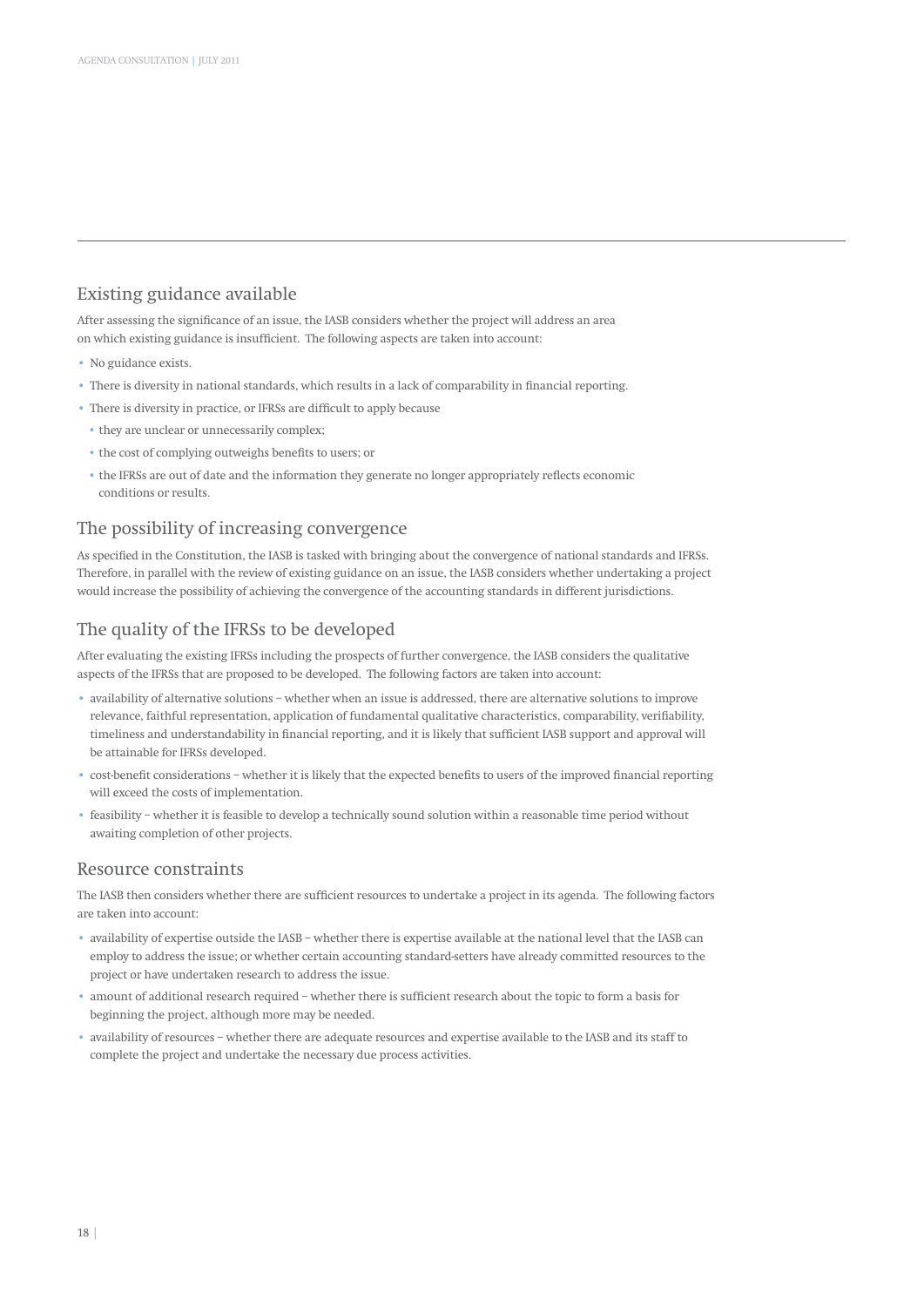# Appendix B: Advice from the IFRS Advisory Council

The IFRS Advisory Council has discussed the IASB's agenda from a strategic perspective at three of its meetings in 2009 and 2010. In August 2010 the Council wrote<sup>6</sup> to the IASB, setting out its advice on the future agenda. The Council's discussions were undertaken before the revisions to the IASB's convergence work programme were announced in June 2010, and therefore its advice was given on the basis that the IASB would complete its then current agenda by June 2011. In summary, the advice from the Council was:

### Basic policies

- (a) Focus on serving those who have adopted or wish to adopt IFRSs. Convergence is no longer a prime consideration.
- (b) Retain the current objective of serving the reporting needs of capital market participants for profit-oriented entities.

### Short-term to medium-term objectives

- (c) Provide a period of calm in issuing new standards to bed down the numerous new and revised standards coming into effect. Stand ready to assist in resolving implementation issues. Assess proposals for new standard-setting projects against strict selection criteria. Provide some capacity and flexibility to deal with unforeseen urgent issues without disrupting the work plan.
- (d) Allocate significant resources to ensuring that the standards are interpreted and applied with an appropriate degree of consistency, and that they are producing the intended results. Post-implementation reviews should become a significant activity.
- (e) Expedite completion of the conceptual framework project and developing a presentation and disclosure framework.
- (f) Monitor trends and developments that are likely to affect financial reporting in the future.

#### Interaction with constituents

- (g) Manage the relationship between IFRSs and the *IFRS for SMEs*. The first periodic update of the *IFRS for SMEs* will be particularly challenging because of the recent spate of new or revised standards.
- (h) Continue and expand outreach activities with particular emphasis on users and emerging markets.

This approach would allow the new Board to become better oriented before making extensive longer-term commitments, and would ease the transition from the old to the new Board.

The Council also discussed the IASB's proposed agenda consultation approach at its meetings in February and June 2011. The IASB has considered this advice in developing this request for views.

<sup>&</sup>lt;sup>6</sup> The letter from the Chairman of the IFRS Advisory Council and the report is available on the agenda project page: http://go.ifrs.org/ agenda+consultation2011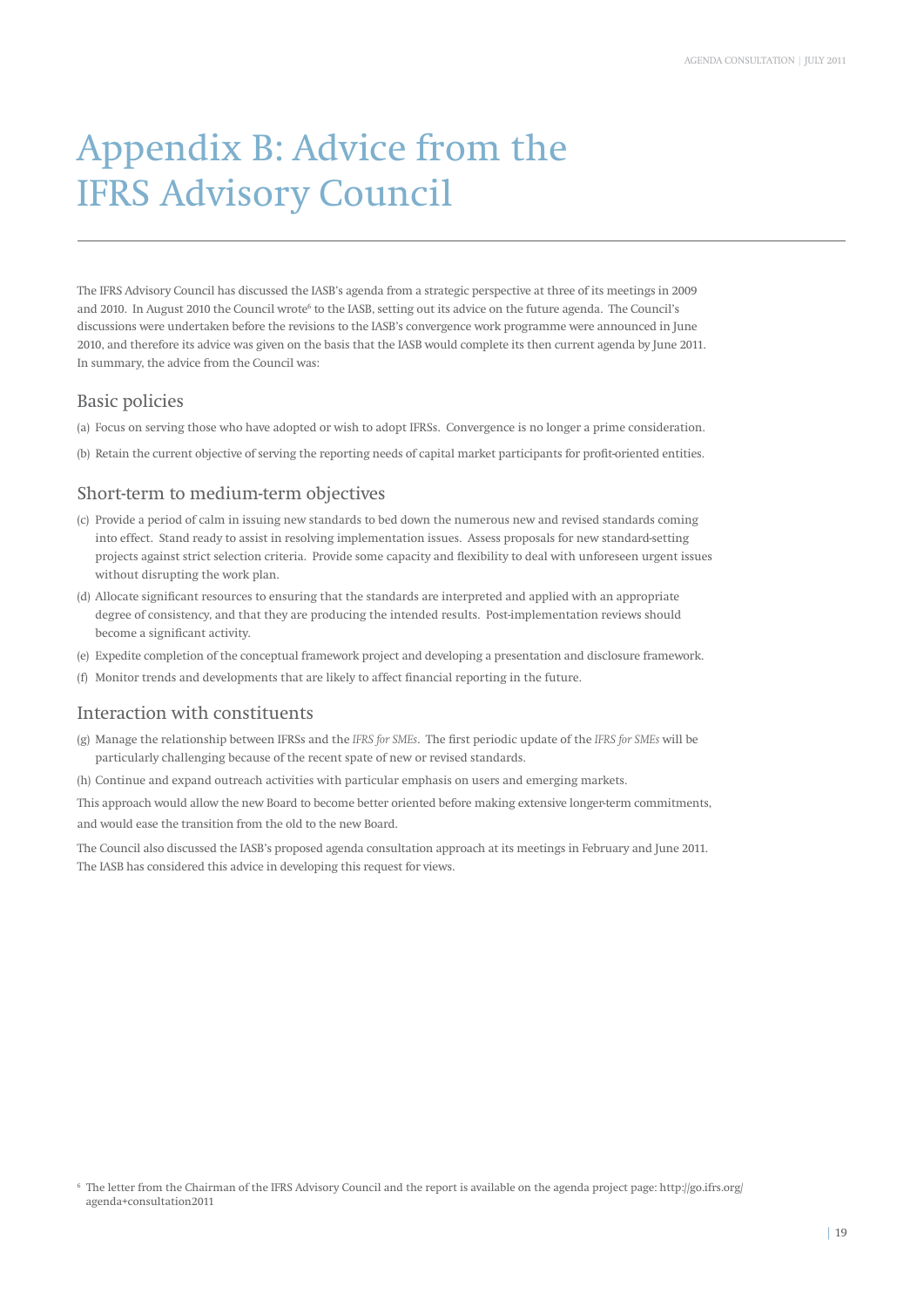## Appendix C: Projects previously added to the agenda but deferred and new project suggestions

This appendix provides an overview of the financial reporting topics that have previously been added to the IASB's agenda but for which work has been deferred, as well as those financial reporting topics that various stakeholders have brought to the IASB's attention as being either:

- an area that needs significant additional guidance;
- a topic where the current standard is considered by some to need revising; or
- a topic where the current standard is considered by some to have operational difficulties.

The table is followed by a summary of each of those items including, in the case of project suggestions, an indication of the general approach that some of those stakeholders have suggested to address the concerns.

|                                                                                             | Items added to agenda but deferred                  |                                                                   |                                           |
|---------------------------------------------------------------------------------------------|-----------------------------------------------------|-------------------------------------------------------------------|-------------------------------------------|
|                                                                                             | Projects for which<br>significant work<br>performed | Projects for<br>which little or no<br>work performed <sup>1</sup> | <b>Project</b><br>suggestion <sup>1</sup> |
| Agriculture, particularly bearer biological assets                                          |                                                     |                                                                   | $\checkmark$                              |
| Business combinations between entities under common control                                 |                                                     | ✓                                                                 |                                           |
| Country-by-country reporting                                                                |                                                     |                                                                   |                                           |
| Discount rate                                                                               |                                                     |                                                                   |                                           |
| Earnings per share                                                                          | ✓                                                   |                                                                   |                                           |
| Emissions trading schemes                                                                   | ✓                                                   |                                                                   |                                           |
| Equity method of accounting                                                                 |                                                     |                                                                   | ✓                                         |
| <b>Extractive activities</b>                                                                |                                                     |                                                                   |                                           |
| Financial instruments with characteristics of equity                                        | $\checkmark$                                        |                                                                   |                                           |
| Financial statement presentation<br>- excluding consideration of other comprehensive income |                                                     |                                                                   |                                           |
| Foreign currency translation                                                                |                                                     |                                                                   |                                           |
| Government grants                                                                           |                                                     | ✓                                                                 |                                           |
| Income taxes                                                                                | $\checkmark$                                        |                                                                   |                                           |
| Inflation accounting (revisions to IAS 29)                                                  |                                                     |                                                                   | $\checkmark$                              |
| Intangible assets                                                                           |                                                     |                                                                   |                                           |
| Interim reporting                                                                           |                                                     |                                                                   |                                           |
| Islamic (Shariah-compliant) transactions and instruments                                    |                                                     |                                                                   |                                           |
| Liabilities - amendments to IAS 37                                                          | $\checkmark$                                        |                                                                   |                                           |
| Other comprehensive income                                                                  |                                                     | ✓                                                                 |                                           |
| Post-employment benefits (including pensions)                                               |                                                     |                                                                   |                                           |
| Presentation and disclosure standard                                                        |                                                     |                                                                   | $\checkmark$                              |
| Rate-regulated activities                                                                   |                                                     |                                                                   |                                           |
| Share-based payment                                                                         |                                                     |                                                                   |                                           |

<sup>1</sup> Some of the project suggestions and some of the projects previously added to the agenda but deferred and for which little or no work has so far been performed by the IASB have been the subject of research projects by other standard-setters. This research work may prove useful for a future IASB project.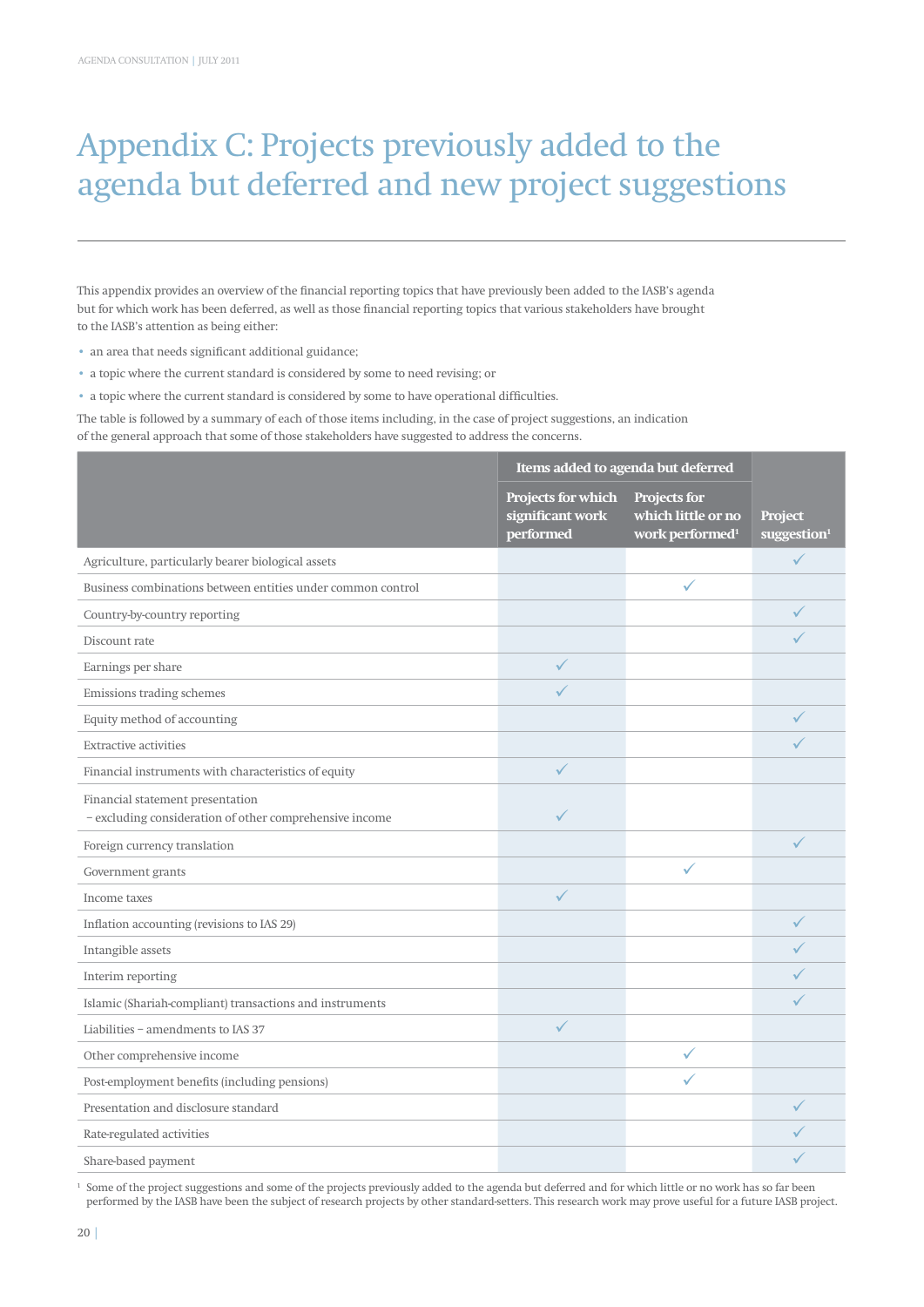## Agriculture, particularly bearer biological assets

IAS 41 *Agriculture* provides guidance on the accounting for agricultural activity. From initial recognition up to the point of harvest, it requires the measurement of biological assets at fair value less costs to sell.

IAS 41 uses a single treatment for both bearer biological assets and consumable biological assets. Bearer biological assets include mature dairy cows, mature grape vines, mature olive trees, etc. Consumable biological assets include beef cattle, wheat, trees for wood pulp in a plantation forest, etc. The biological transformation that occurs with biological assets is considered by many to be best reflected by using fair value measurement, as is currently required by IAS 41.

However, the biological transformation associated with mature bearer biological assets occurs principally in the produce growing in/on the bearer biological asset. The operation of mature bearer biological assets is therefore seen by many as similar to that of manufacturing and, consequently, they believe that such assets should be accounted for similarly to property, plant and equipment or intangible assets, at cost.

A future project could be a limited-scope improvement to IAS 41 to address bearer biological assets.

### Business combinations between entities under common control

Business combinations between entities under common control occur in group restructurings, including in preparation for initial public offerings, and are excluded from the scope of IFRS 3 *Business Combinations*. As a result accounting practice has diverged. This project was added to the agenda but work was deferred pending completion of the projects set out in the IASB's Memorandum of Understanding with the FASB. No due process documents have been completed.

#### Country-by-country reporting

The discussion paper *Extractive Activities*, published by the IASB in 2010, included consideration of requests from a number of parties for the requirement for entities involved in extractive activities to publish some information, in particular payments to governments, on a country-by-country basis. Some jurisdictions, notably the United States and the European Union, have taken steps towards requiring similar disclosures by some entities operating in these industries. In July 2010 the US adopted the Dodd-Frank Act which includes project-by-project disclosures. In October 2010, the European Commission published a questionnaire to gather views on reporting on a country-by-country basis by multi-national entities. A future project could consider whether a similar requirement should also be included in IFRSs, including consideration of whether such a requirement should apply to entities in all industries or only to selected industries.

#### Discount rate

Various accounting measurements involve estimates of discounted cash flows. IFRSs use a variety of discount rates. That variation arises because different standards have different measurement objectives and were developed at different times. A future project could aim to provide more consistent guidance on how to determine discount rates.

### Earnings per share

IAS 33 *Earnings per Share* provides a standardised approach to the calculation of this measurement, taking into consideration the dilutive effects of potential ordinary shares. The approach in IAS 33 for calculating diluted earnings per share (eps) is complex and has the potential for simplification. There are also several areas of divergence between IFRSs and US GAAP in the required calculations. This project was added to the agenda and an exposure draft was published in August 2008. The IASB received a summary of the results of that consultation in April 2009. The project has since been deferred.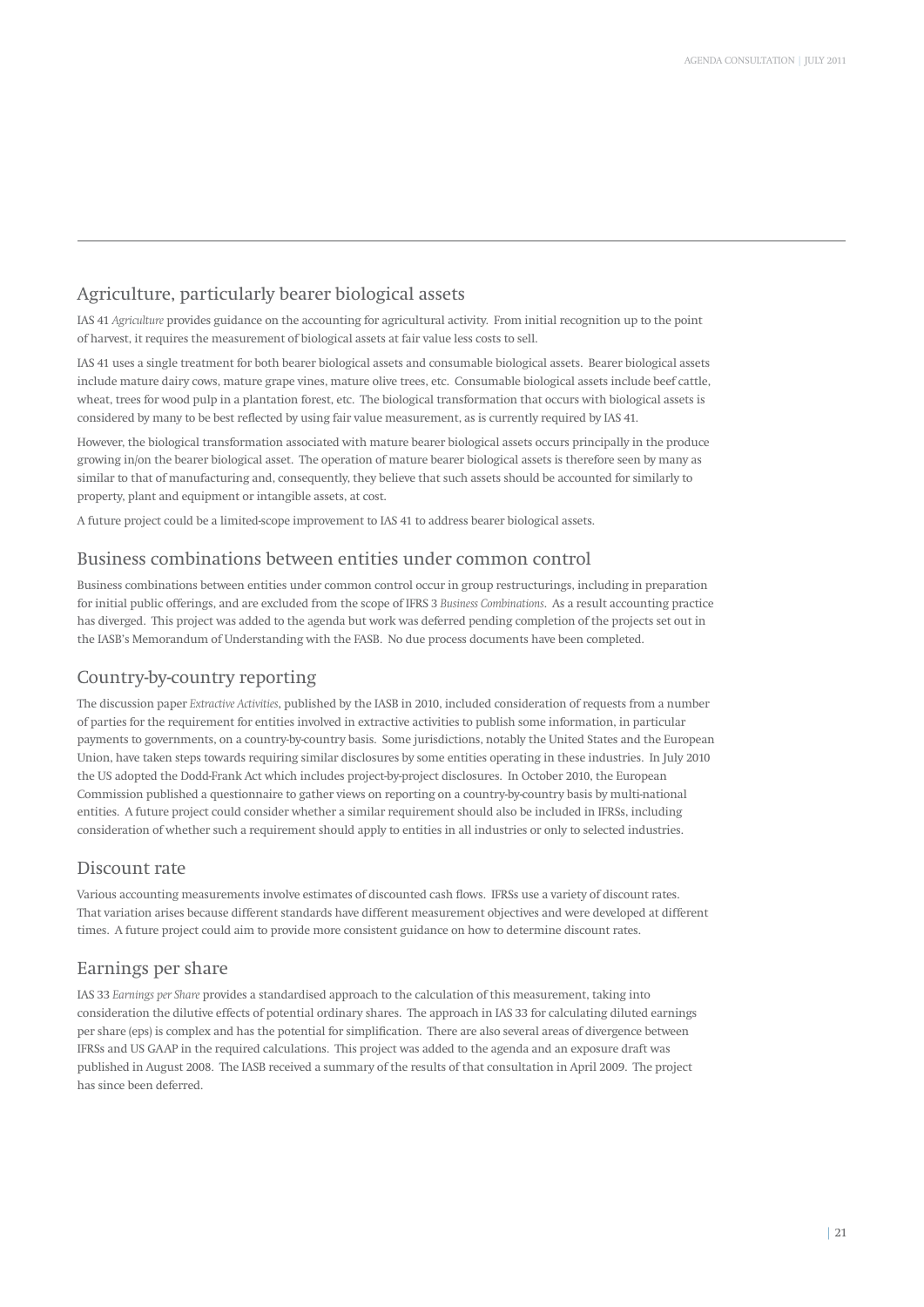### Emission trading schemes

Emission trading schemes are designed to achieve a reduction of greenhouse gases through the use of tradable emission permits. They are a relatively recent phenomenon and an integral part of the Kyoto Protocol. Many jurisdictions are implementing different schemes, however the two main types of schemes are cap and trade schemes and baseline and credit schemes. The main financial reporting issues are how the assets and liabilities in emission trading schemes should be recognised and measured. In particular, the project considers how allowances received from the scheme administrator should be recognised and measured and what liabilities, if any, relating to the receipt of allowances should be recognised and measured. The IASB does not expect to reopen its discussions on this project until later in 2011.

## Equity method of accounting

The application of the equity method of accounting can be complex in some circumstances. Complexities include the calculation of goodwill, the partial elimination of profits on upstream and downstream transactions, and the measurement of impairment. Some have questioned the appropriateness of the use of the equity method and challenged whether it should be permitted, whereas others have argued for the extension of the use of equity accounting to separate financial statements.

A future project could reconsider when the equity method of accounting is appropriate and, if so, whether it could be simplified. Alternatively a future project could be of more limited scope focusing only on clarifying and/or simplifying the application of the equity method of accounting.

### Extractive activities

Extractive activities are the exploration for and discovery of minerals, oil and natural gas deposits, developing those deposits and extracting the minerals, oil and natural gas. Extractive activities are excluded from the scope of several otherwise relevant standards, and thus there is no specific guidance. This has resulted in diversity in accounting practice.

A project team of national standard-setters from Australia, Canada, Norway and South Africa undertook a research project on extractive activities. The IASB published the project team's discussion paper in April 2010 and received an analysis of the comments received in October 2010. A future project could leverage off the work of the discussion paper to develop guidance relevant for these activities.

### Financial instruments with characteristics of equity

IAS 32 *Financial Instruments: Presentation* provides guidance for distinguishing between asset and liability instruments (non-equity instruments) and equity instruments. The IASB has been reviewing this guidance to address some practice issues, including eliminating current rule-based approaches, and to achieve convergence with US GAAP. This is one of the long-standing projects on the IASB's agenda that addresses issues related to financial instruments. The main objective is to identify the characteristics that should be present in an instrument for it to be classified as either an equity or liability instrument.

Other significant issues related to this project are the accounting for put options written over own equity, including those written over non-controlling interests, and the classification of foreign currency convertible bonds. The IASB published a discussion paper in February 2008, discussed the responses received and made a number of tentative decisions. In October 2010 the IASB suspended the project until it had the capacity to complete the work. A future project could be broadly consistent with the one that was suspended. Alternatively, a future project could focus on addressing a narrow range of issues.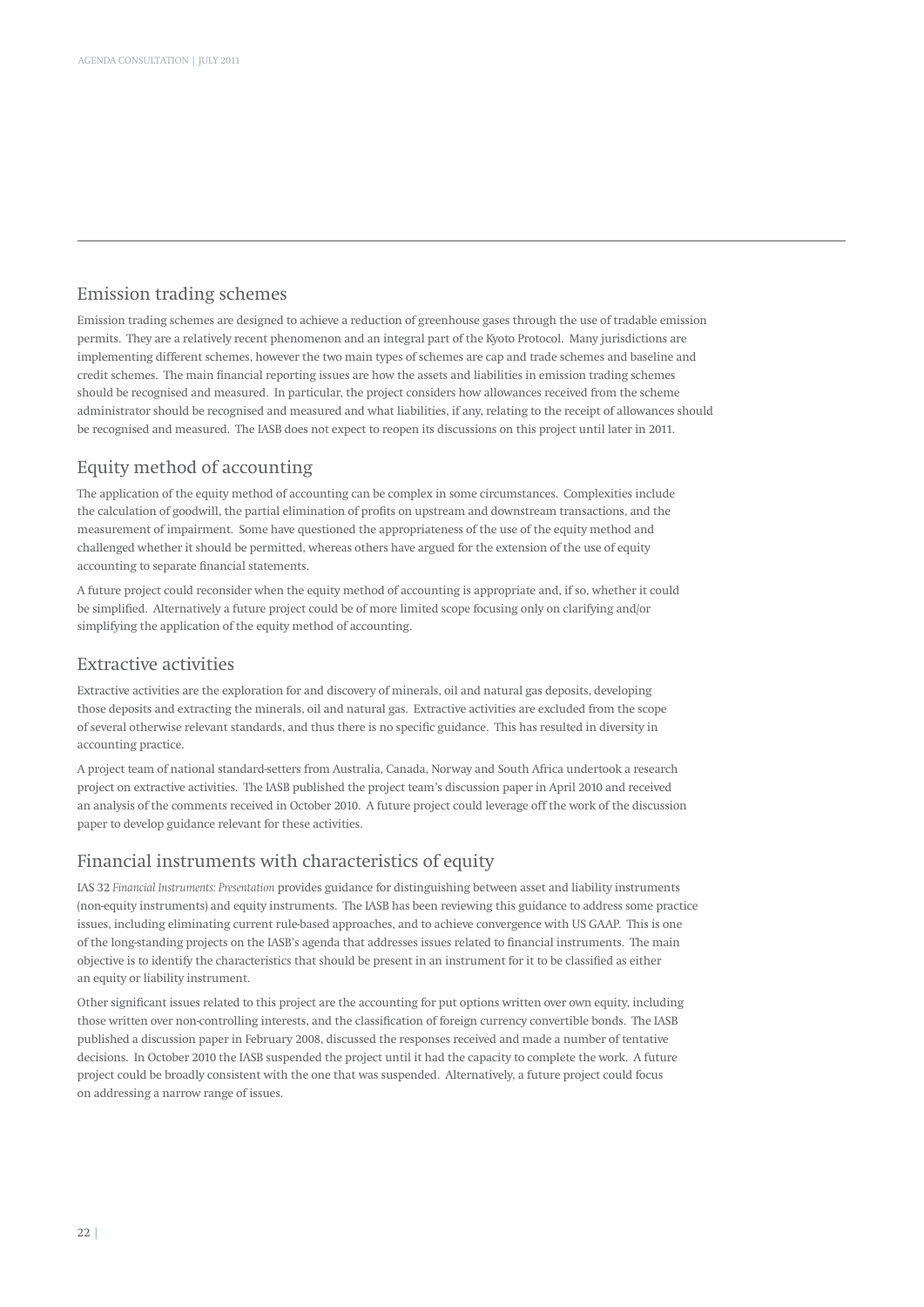## Financial statement presentation, including consideration of other comprehensive income

The financial statement presentation project was added to the IASB's agenda but has been deferred. The objective of the project is to improve guidance on the organisation and presentation of information in the financial statements. The IASB has been developing principles that can be applied in the preparation of financial statements to ensure that an appropriate level of disaggregation of information is presented and that the information portrays a cohesive picture of the entity's activities. A staff draft of a proposed standard was released in September 2010. After that the IASB staff conducted outreach to gain a better understanding of the consequences of these proposals. The IASB does not expect to have further, detailed discussions on the proposals until later in 2011.

### Foreign currency translation

The existing IFRS on foreign exchange (IAS 21 *The Effects of Changes in Foreign Exchange Rates*) is based on the US standard. Some have criticised IAS 21 as designed for companies that operate in a reserve currency. Recent volatility in exchange rates, especially in emerging economies, has led some to ask that this standard be reconsidered. At the Board's request, a group of national standard-setters led by the Korea Accounting Standards Board has been exploring this issue. In particular, they are considering whether the project should be limited to narrow implementation issues or should address questions of currency accounting more generally. They are also considering whether a project should be limited to the scope of IAS 21, or should address other situations in which exchange rates interact with other IFRSs. The Board expects to use the results of this group's work in considering a potential agenda project.

### Government grants

IAS 20 *Accounting for Government Grants and Disclosure of Government Assistance* provides guidance on recognising, measuring and disclosing government grants and disclosing other forms of government assistance. IAS 20 is inconsistent with the conceptual framework, in particular in its recognition of a deferred credit when the entity has no liability. The standard also permits accounting policy choices that can reduce the comparability of financial statements and understate the assets controlled by an entity. The IASB added this project to its agenda but has deferred work pending progress on the revenue recognition and emission trading schemes projects. No due process documents have been published.

### Income taxes

The IFRS Interpretations Committee and IASB staff have received many questions on IAS 12 *Income Taxes*, indicating that the standard is sometimes difficult to apply. Income tax was also frequently identified as a source of significant reconciliation of items for US-listed foreign registrants applying IFRSs. The IASB's current project on income taxes originally started as a convergence project with US GAAP and with the intention of not changing the fundamental approach in IAS 12. An exposure draft was published in 2009, but since then the IASB has narrowed the scope of the project. Among the issues to be addressed within the current project is the accounting for uncertain tax provisions, although resolution of this issue may first require completion of the project to revise accounting for non-financial liabilities (amendments to IAS 37). In response to the comment letters received on the exposure draft, the IASB has indicated that it would consider undertaking a fundamental review of accounting for income taxes at some time in the future.

## Inflation accounting (revisions to IAS 29 *Financial Reporting in Hyperinflationary Economies*)

IAS 29 provides guidance on the preparation of financial statements in a functional currency that is suffering from hyperinflation. Concerns have been raised from some countries whose economies suffer from high inflation, but which are not hyperinflationary. Those concerns are that the effects of high inflation on an entity's financial results are not adequately reflected in IFRS financial statements. A research paper was prepared on this issue and submitted to the IASB by the Federación Argentina de Consejos Profesionales de Ciencias Económicas. A future project could use this research paper to consider revisions to IAS 29 to include guidance for entities whose functional currency is that of an economy subject to high inflation, but not to hyperinflation.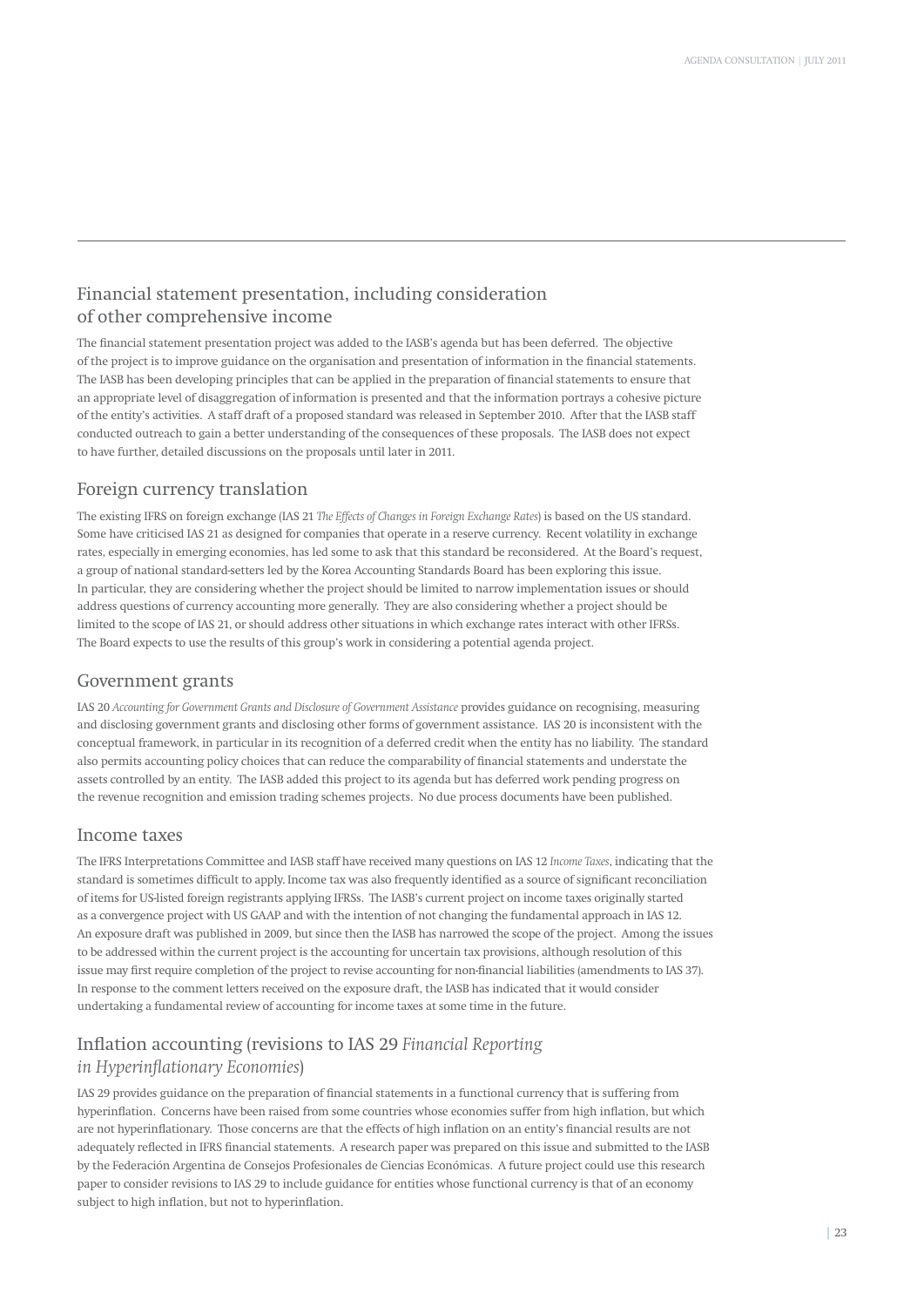### Intangible assets

Intangible assets are an increasingly significant class of assets for a wide range of entities across many jurisdictions. There are many who consider the current standard, IAS 38 *Intangible Assets*, as out of date and not appropriately reflecting economic conditions or results. One major concern is the inconsistent treatments for particular types of intangible assets depending on whether they are purchased or internally generated. The IASB considered a proposal prepared for it by the Australian Accounting Standards Board for a broad-scope project to address the issues relating to intangible assets in 2007. The IASB did not add the project to its agenda at that time because it did not have sufficient resources.

### Interim reporting

IFRSs do not require entities to prepare interim financial reports, but guidance is provided in IAS 34 *Interim Financial Reporting* on how an entity should prepare such a report. The objective of the current standard is that the frequency of reporting should not affect the measurement of the annual financial statements. However, there can be tensions between this objective and the requirement to apply a discrete accounting period approach in the preparation of interim financial reports. Associated with this is the question of whether full remeasurement of assets and liabilities is required at each interim reporting date. For example, should the defined benefit obligation of a defined benefit pension plan be remeasured at each interim date in the same level of detail as at the end of the financial year? A future project could consider what improvements should be made to overcome these issues.

### Islamic (Shariah-compliant) transactions and instruments

Modern Islamic finance emerged from a belief that conventional forms of financing may contain elements prohibited by Shariah. As an alternative, a myriad of Islamic financial transactions have been developed on the basis of a combination of classical trade-based contracts and other accompanying arrangements. These products are considered to be in compliance with Shariah precepts, yet provide some level of economic parity with comparable forms of conventional financing. Some stakeholders have asked the IASB to investigate whether, and if so how, financial reporting guidance for these transactions and instruments can be incorporated into IFRSs. The IASB staff are currently researching both the issues involved and possible approaches that the IASB might take. The Malaysian Accounting Standards Board and others have been especially helpful in this effort. The IASB would need to enlist the help of those knowledgeable in both Shariah precepts and the structure of these transactions to a much greater degree than for other IASB projects.

### Liabilities – amendments to IAS 37

IAS 37 *Provisions, Contingent Liabilities and Contingent Assets* addresses liabilities of uncertain timing or amounts that are not within the scope of another standard. This project is part of the IASB's current agenda. An important objective is alignment of the requirements for recording costs of restructuring activities with those in US GAAP, and alignment of the criteria for recording liabilities with the criteria in other IFRSs. The project also aims to provide more specific requirements on measuring the liabilities within the scope of the standard. Exposure drafts were published in 2005 and 2010, and a staff draft of the proposed IFRS was released in 2010. The IASB staff are conducting outreach on some issues raised in the project and the IASB expects to discuss the views received later in 2011. The next step is expected to be a further exposure draft of the revised standard.

### Other comprehensive income

An important issue raised by many respondents to various IASB proposals in various projects is how to determine which items of income and expense and gains and losses should be included in profit or loss or in other comprehensive income, and whether items included in other comprehensive income should subsequently be recycled to profit or loss and, if so, on what basis. A future project could consider the conceptual and the practical issues associated with other comprehensive income including how the issue cuts across existing IFRSs.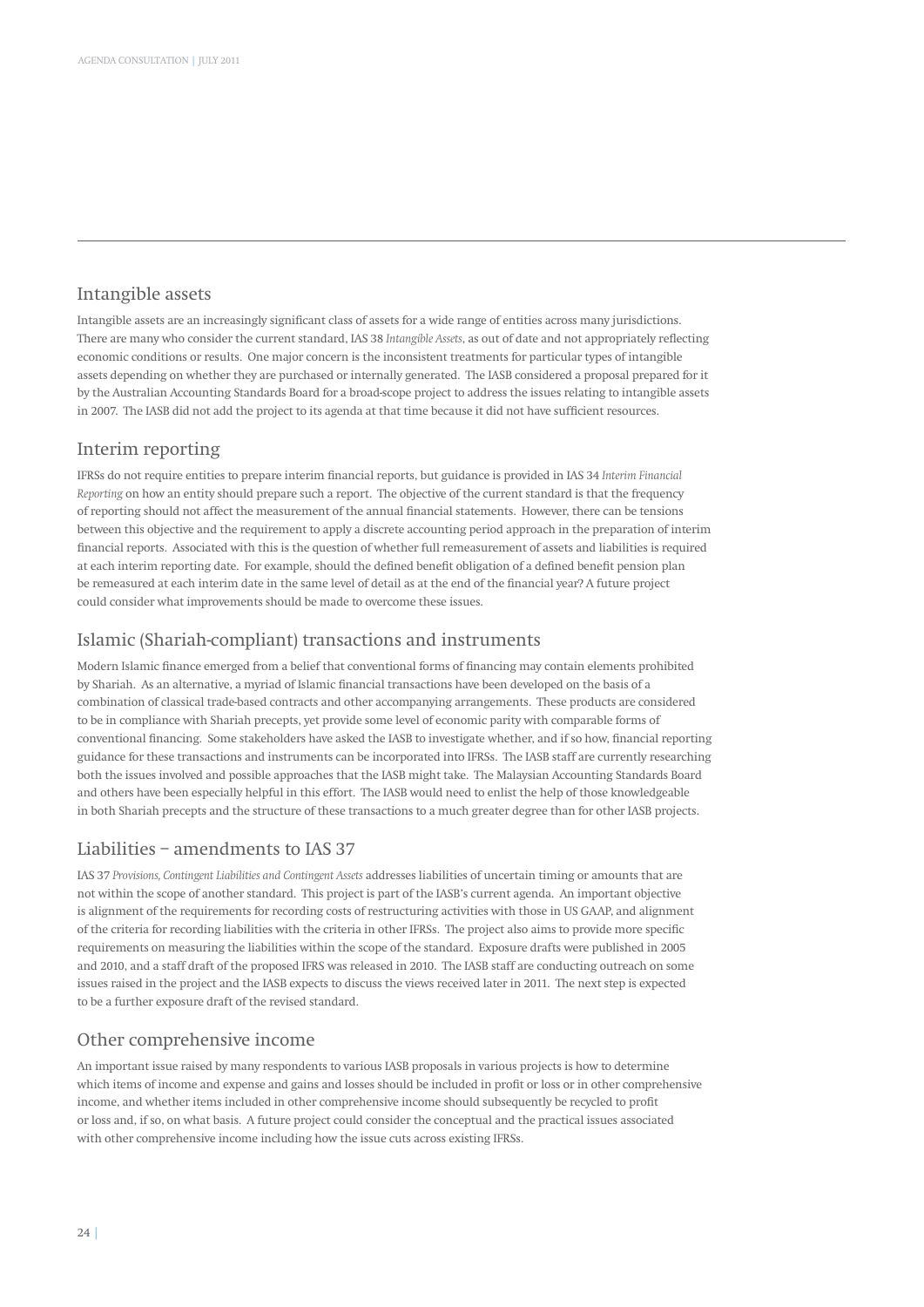## Post-employment benefits (including pensions)

IAS 19 *Employee Benefits* sets out the financial reporting requirements for all types of post-employment benefits, including defined benefit arrangements. Defined benefit arrangements can give rise to large and highly uncertain costs for many companies and estimating these costs can be extremely complex. This project is part of the IASB's current agenda. The IASB has approached this project in two phases:

- (a) improvements to the recognition, presentation and disclosures of defined benefit plans; and
- (b) improvements to the measurement of defined benefit plans and contribution-based promise plans, including plans that have the characteristics of both defined benefit and defined contribution plans.

Improvements to the recognition, presentation and disclosures of defined benefit plans were completed in June 2011. The second phase of the project, which will propose improvements to the measurement of defined benefit plans and contribution-based promise plans, has not yet commenced.

## Presentation and disclosure standard

Currently each IFRS sets out the presentation and disclosure requirements relevant to the subject of that standard. These requirements add to the general requirements set out in IAS 1 *Presentation of Financial Statements*. Some stakeholders have told us that the disclosure requirements are too voluminous and not always focused on the right disclosures. One approach to address these concerns could be to develop a single IFRS that provides all the necessary disclosure guidance to replace the piecemeal requirements of the other IFRSs.

## Rate-regulated activities

Rate regulation is the setting of prices that can be charged to customers for services or products through regulations. Generally, it is imposed by regulatory bodies or governments when an entity has a monopoly or dominant market position that gives it significant market power.

The issue to be addressed is whether IFRSs should require entities operating in rate-regulated environments to recognise assets and liabilities arising from the effects of rate regulation. Some national GAAP provides specific guidance on this matter, but there is no equivalent guidance in IFRSs.

The IASB's previous project on rate-regulated activities was not completed because of resource constraints, but it identified the following possible ways forward:

- a disclosure-only standard
- an interim standard, similar to IFRS 4 or IFRS 6, to grandfather previous GAAP with some limited improvements, pending a longer-term project
- a medium-term project focused on the effects of rate regulation
- addressing it as part of a comprehensive project on intangible assets.

### Share-based payment

IFRS 2 *Share-based Payment* provides guidance on the accounting for share-based payments, including transactions with employees. The guidance in IFRS 2 has been the source of several requests to the IFRS Interpretations Committee for clarification and is considered by many to be unclear and insufficiently principle-based. At the request of the IASB, the Autorité des Normes Comptables (the French accounting standard-setter) has reviewed IFRS 2 to consider how the IFRS might be clarified without changing its core principles. The results of this review will be helpful in a possible future project on IFRS 2. Such a project could consider limited, narrow-scope improvements to address the concerns about a lack of clarity in the IFRS. Another alternative could be for the IASB to undertake a broader-scope project to reconsider some of the principles of IFRS 2, in particular whether the measurement should focus on the value of services received or on the value of the share-based payment made.